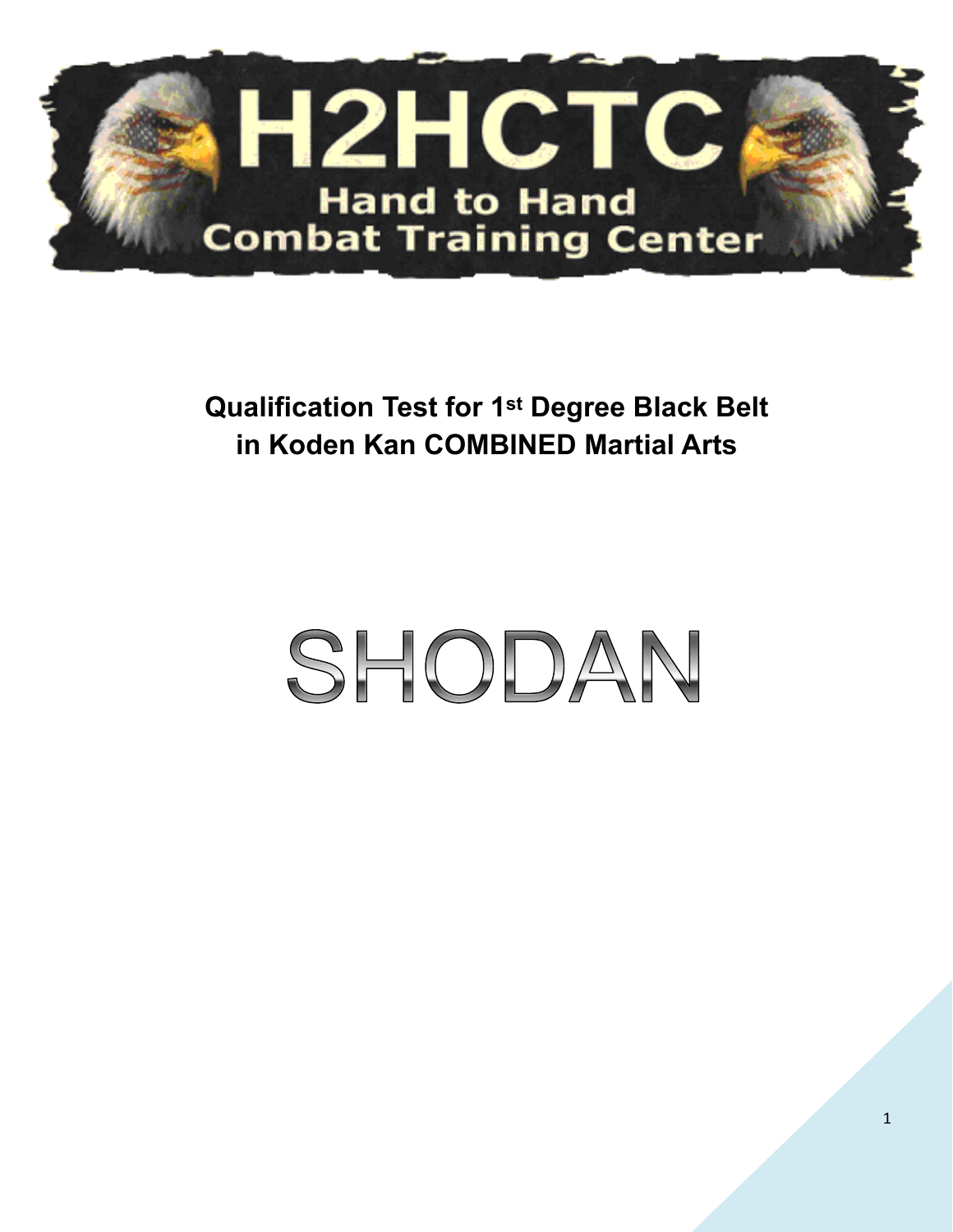**1st Degree Black Belt Qualification Test (Shodan) ver.2.0.1 - 4/24/13** \*\*There will be a written test and a 1500 word essay on "The Essence of Application of Koden Kan Combined Martial Arts in Modern Times"

# **First Day - INDIVIDUAL TECHNIQUES**

- A. Basic Hand and Foot Techniques
- B. Combination Kicks 1-13
- C. Cat-fall Kicks 1-10
- D. Jumping Kicks 1-20
- E. Knee Strikes 1-5
- F. Stance and Pivots in movement
- G. Basic Four Corner Cover Movements 1-10
- H. Basic Katas 1-9
- I. Koden Kan Heians 1-9
- J. Naihan Chins 1-3
- K. Tumbling Routine
- L. Tumbling Maneuvers,
- M. Trampoline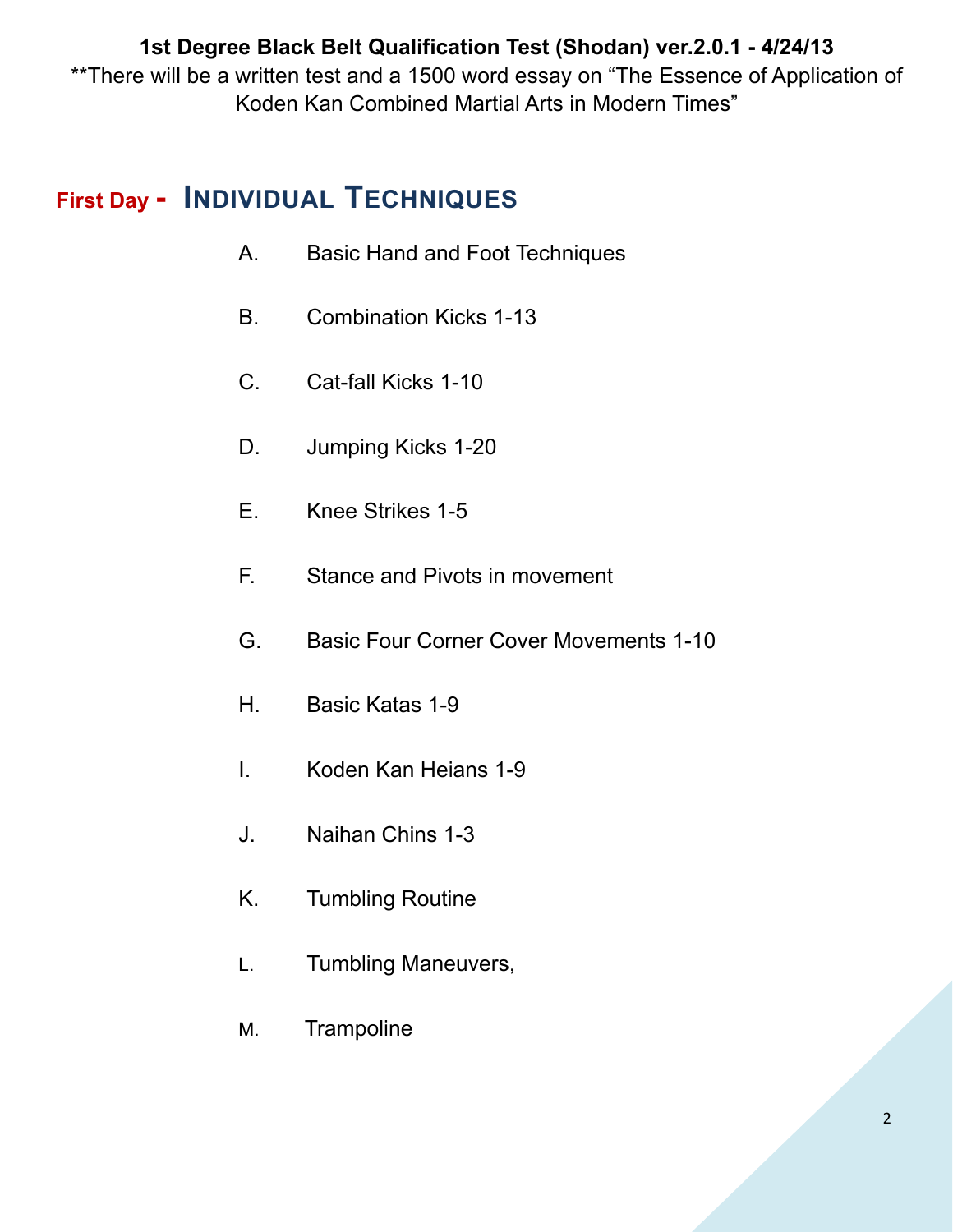# **Second Day -** Partner Techniques

- N. Cat-fall Kicks 1-10 with Partner
- O. Jumping Kicks 13-20 with Partner
- P. Knee Strikes 1-5 with Partner
- Q. Sparring Techniques 1-15
- R. Sparring Counters 1-5
- S. Defensive Arts 1-20
- T. Aiki-Jitsu Techniques 1-33
- U. Block and Counter Techniques (five groups)
- V. Offensive Arts 1-5
- W. Kenpo Techniques 1-5
- X. Wrist Escapes and reversals 1-3
- Y. H2HC Techniques
- Z. Weapons Defenses
- AA. Club Defense 1-5
- BB. Knife Defense 1-6
- CC. Pistol Disarming 1-4
- DD. Grab and Rib Techniques 1-10
- EE. Situation Defensive Tactics 1-5
- FF. Bull ring Techniques
- GG. Sparring
- HH. Breaking Techniques 1-3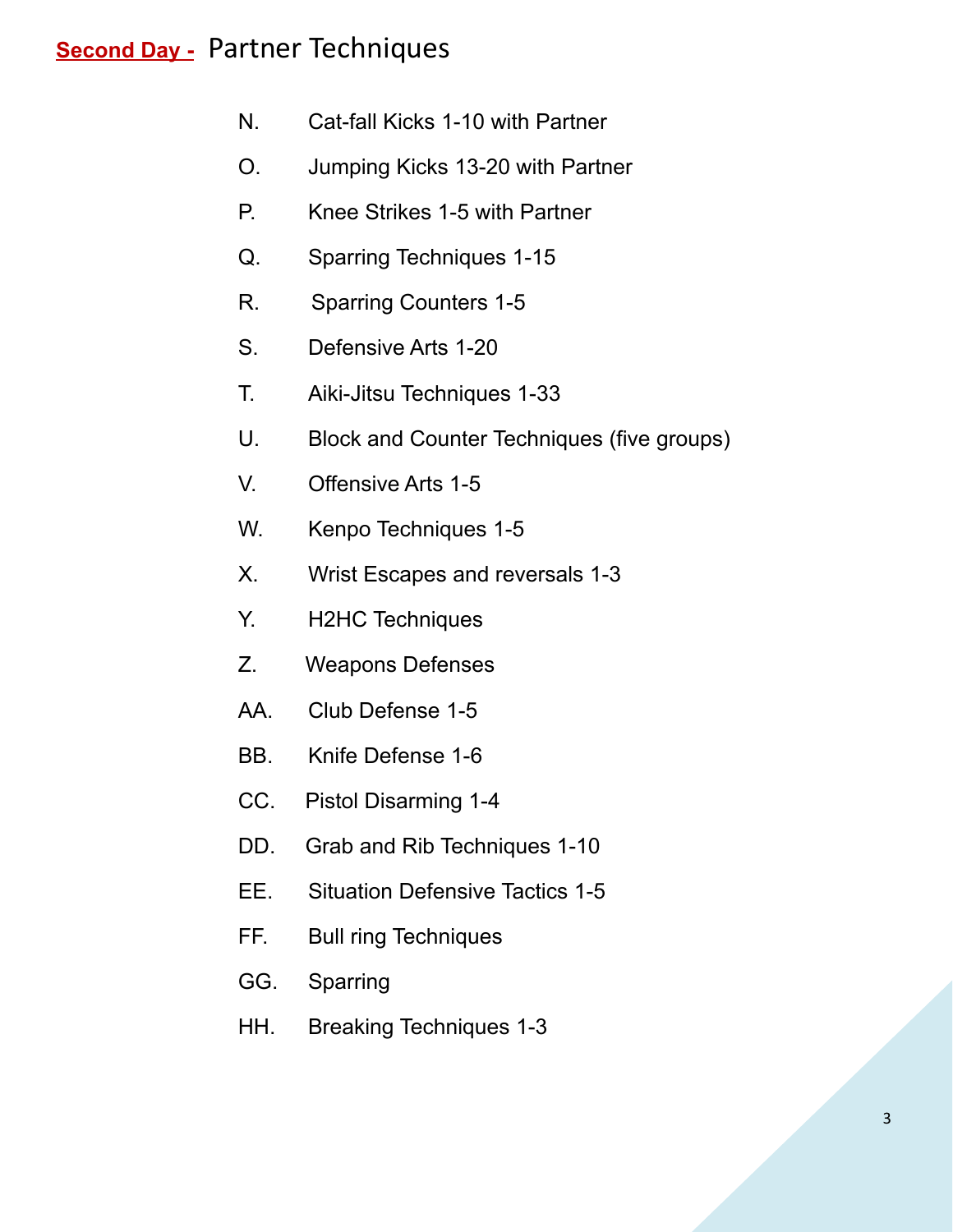# **a. DAY ONE**

# **Basic Hand and Foot Techniques**

#### □ **BLOCKS**

- 1. Rising kumite dachi FH
- 2. Inward- step in side facing Zenkutso dachi FH
- 3. Outward step out zenkutso dachi BH
- 4. Downward move to side kumite dachi
- 5. Scooping step back zenkutso dachi FH
- 6. Roundhouse side facing zenkutso dachi BH
- 7. High Scooping Outward slide back Neko Ashi dachi
- 8. Inward Palm step in kumite dachi FH
- 9. Outward Shuto slide back neko ashi dachi
- 10. Sweeping Palm (midsection) step back kumite
- 11. Double X Upward lunge forward lunge stance
- 12. Double X Downward zenkutso
- 13. Two Hand Mantis Block slide back neko ashi
- 14. Wrist Blocks- Upward, Downward, Outward, Inward (Combo done w/ partner) - kumite
- 15. Cover Block kumite
- 16. Double Outward step back zenkutso
- 17. Cross Block lunge in and to side kumite dachi
- 18. Downward Block with Guard step out zenkutso
- 19. Double Wrist Block Rising (together, apart) neko ashi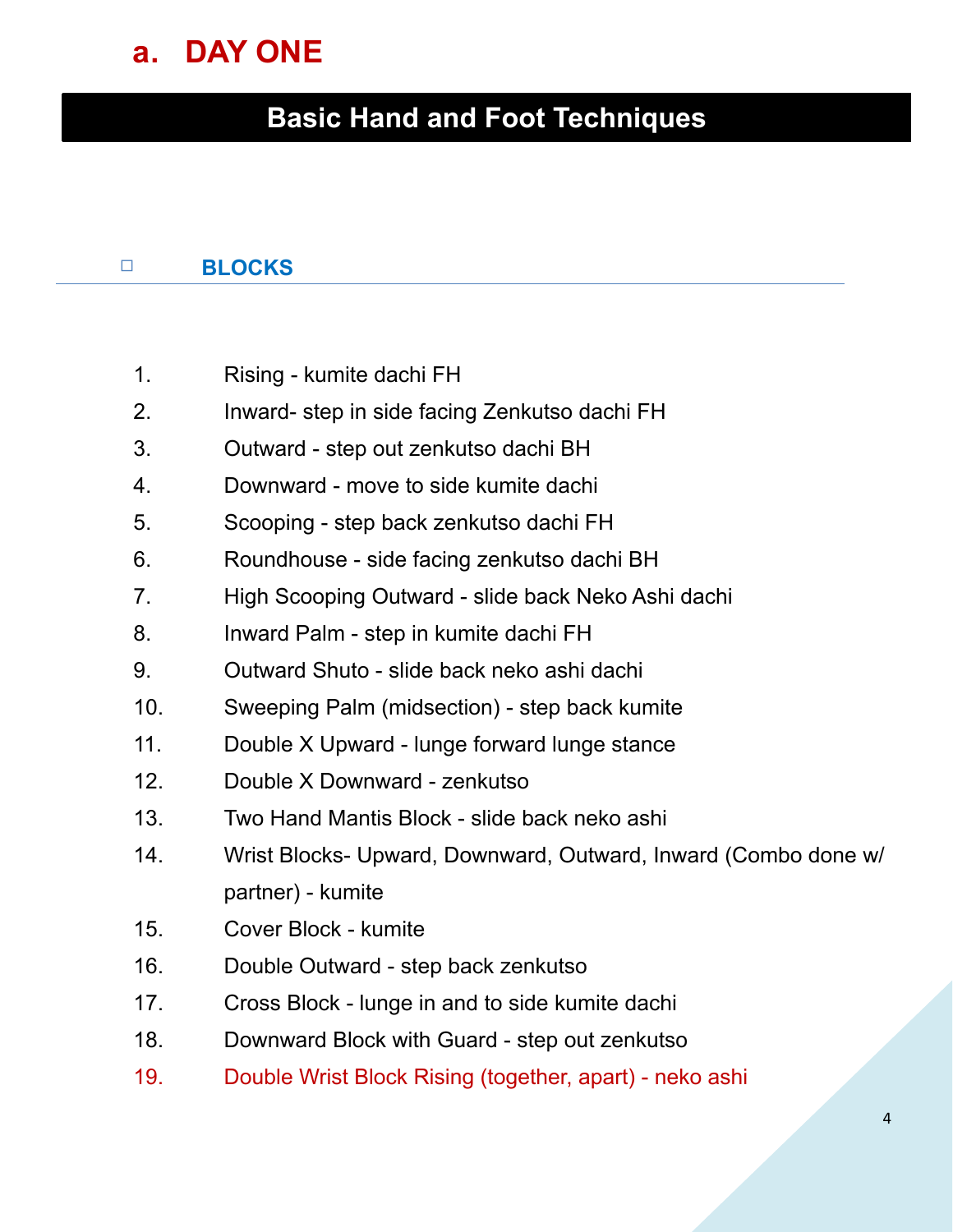#### □ **PUNCHES**

| 1 <sub>1</sub> | Forward Thrust - zenkutso BH to small intestine                       |
|----------------|-----------------------------------------------------------------------|
| 2.             | Vertical Forward Thrust - zenkuto BH to middle of sternum             |
| 3.             | Reverse - lunge forward and to side kumite to solar plexus            |
| 4.             | Vertical Reverse - step forward kumite to rib                         |
| 5.             | Double Knuckle - step forward zenkutso to solar plexus                |
| 6.             | Vertical Double Knuckle - step forward zenkutso to middle of sternum  |
| 7.             | Upper-Cut - zenkutso to chin                                          |
| 8.             | Roundhouse - lunge forward kiba dachi to small intestine              |
| 9.             | Forward Back Knuckle - slide back neko ashi with parry to bridge nose |
| 10.            | Side Back Knuckle - step in kiba to side of head                      |
| 11.            | Backward Back Knuckle - kumite to bridge of nose                      |
| 12.            | Downward Back Knuckle - escrima stance brain stem of bent over        |
| 13.            | Upward Back Knuckle - back neko ashi to nose of bent over person      |
| 14.            | Outward Back Knuckle - lunge kumite to side of head                   |
| 15.            | Short Hook - zenkutso BH to small intestine                           |
| 16.            | U-Punch - step in zenkutso to middle of sternum and small intestine   |
| 17.            | Cross Punch - step in side facing zenkutso to jaw                     |
| 18.            | Corkscrew Punch - zenkutso BH to solar plexus                         |
| 19.            | Overhand Punch - zenkuto to solar plexus if beer belly                |
| 20.            | Under/Over Punch - zenkutso                                           |
| 21.            | 5<br>Downward Windmill Palm - zenkutso                                |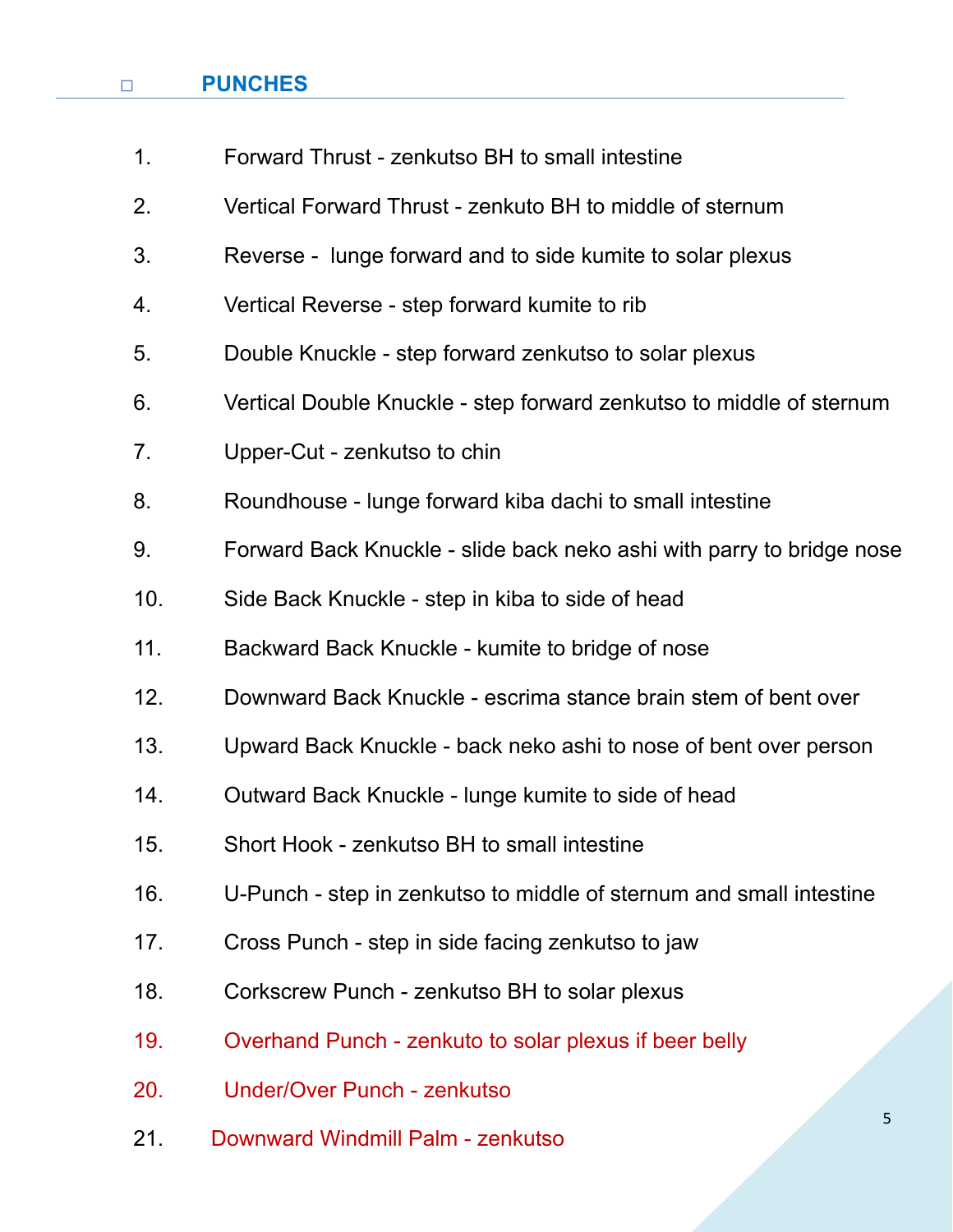#### □ **Hammer Fists**

- 1. Inward zenkutso BH to jaw
- 2. Outward- zenkutso BH to temple
- 3. Downward step out kiba to back of person on all fours
- 4. Upward step in kiba to face of bent over person
- 5. Forward step in sanchin to nose
- 6. Follow-thru Outward FH zenkutso to temple
- 7. Spinning Outward FH zenkutso to temple
- 8. Cover Hammer kumite to collar bone

#### □ **Chops**

- 1. Inward BH zenkutso to zygomatic arch
- 2. Outward step out kiba to ribs
- 3. Downward BH zenkutso
- 4. Upward step in kiba to groin
- 5. Forward BH zenkutso to sinus cavity
- 6. Outward and Down BH to base of neck
- 7. Cover Downward FH to collar bone
- 8. Forward and Down lunge in BH zenkutso to collar bone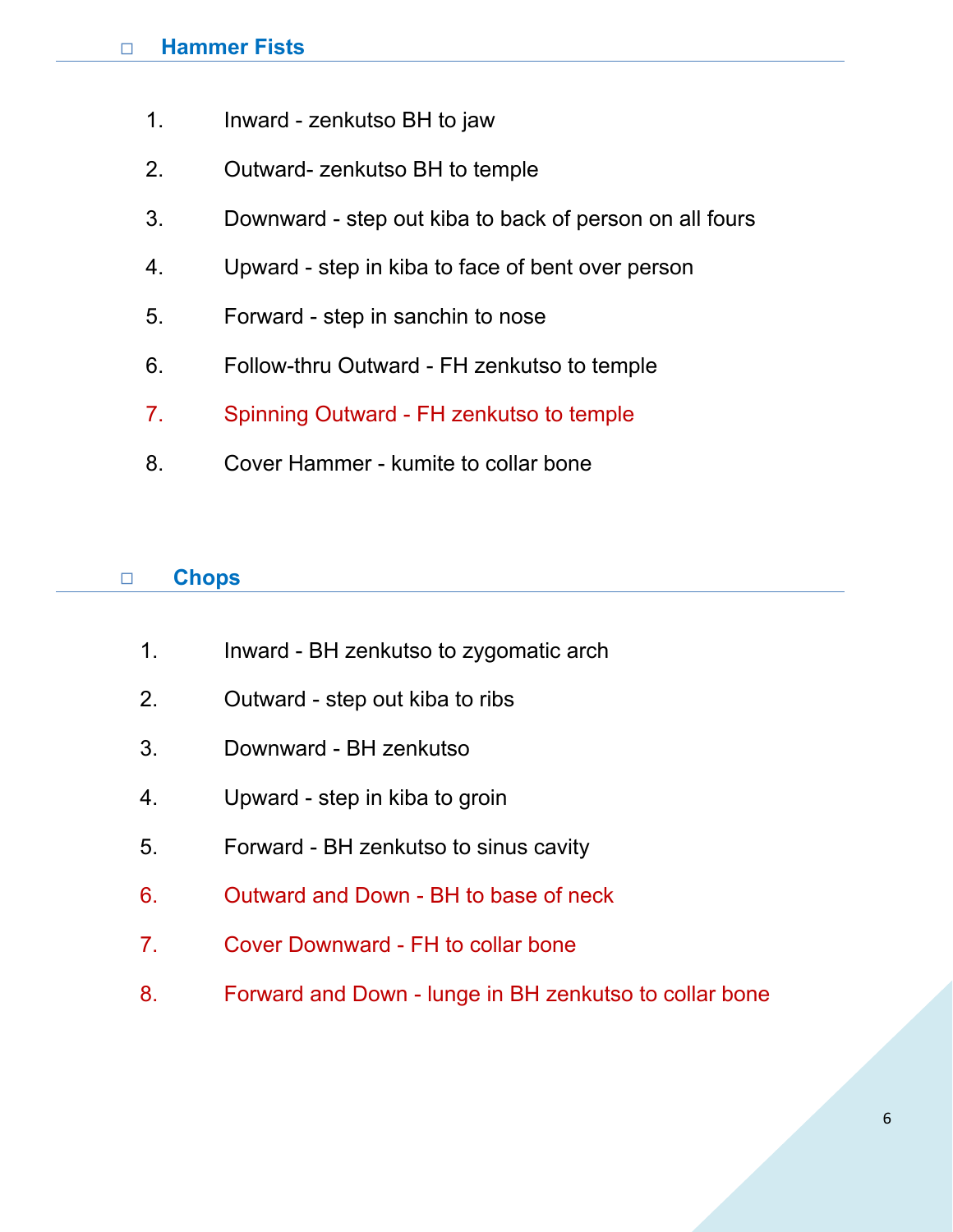- 1. Horizontal BH zenkutso to throat
- 2. Vertical BH zenkutso to solar plexus
- 3. Two Finger slide back neko ashi
- 4. One Finger step forward neko ashi
- 5. Palm Heel BH zenkutso to chin
- 6. Ridge Hand lunge forward zenkutso to filtrum
- 7. Four Knuckle BH zenkutso to throat
- 8. Extended Knuckle BH zenkutso to filtrum
- 9. Open Ridge Hand BH zenkutso to throat
- 10. Japanese Fist back pivot zenkutso to chin
- 11. Tiger Claw BH zenkutso to face
- 12. Wrist Back slide back neko ashi to filtrum
- 13. Chicken Beak Hand step in kumite to behind ear
- 14. Extended Thumb Roundhouse Fist step in kumite to middle sternum
- 15. Sun Fist BH neko ashi to top of sternum
- 16. Bear Claw step in kumite to solar plexus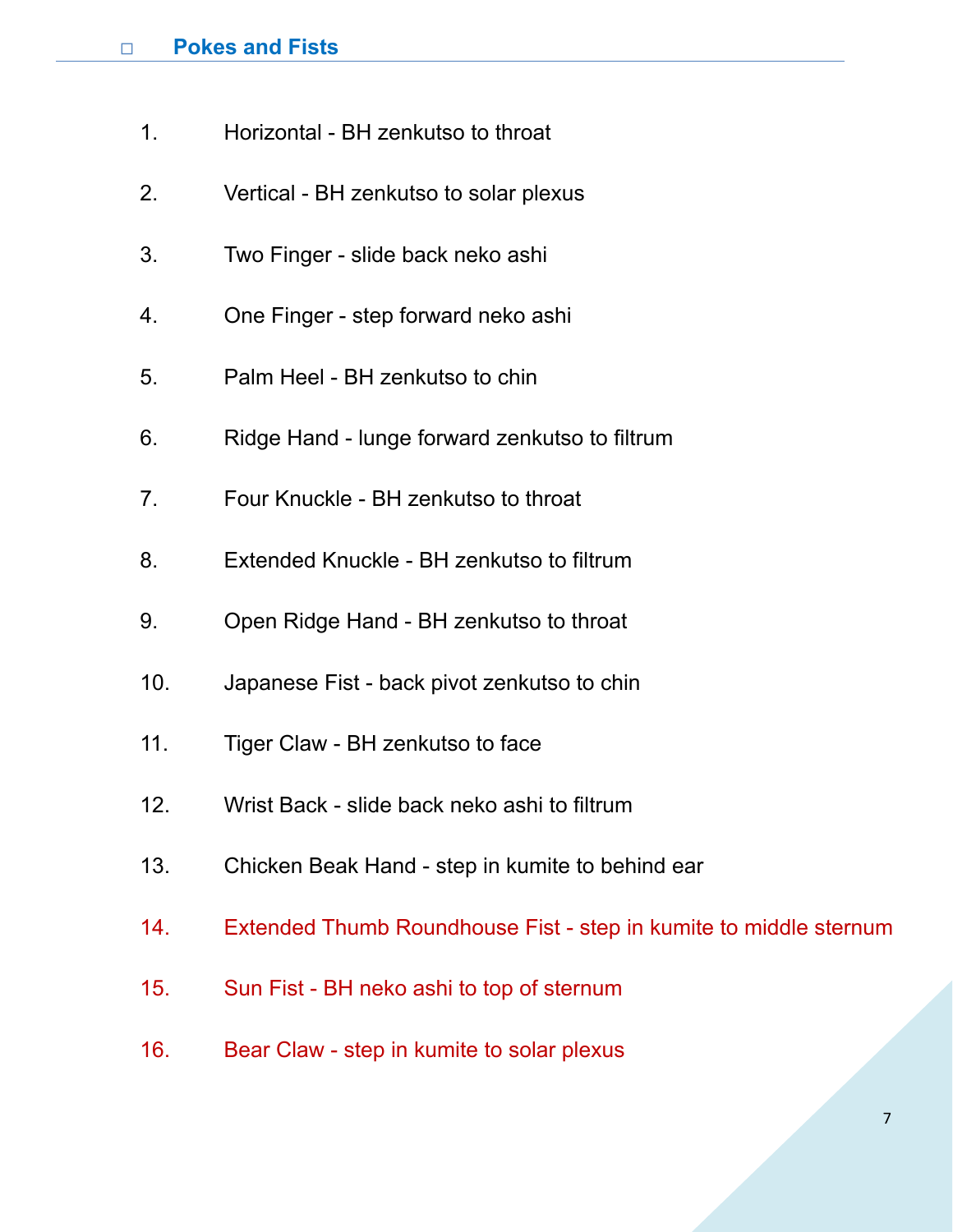- 1. Forward BH zenkutso to sternum
- 2. Rising step in kiba to chin
- 3. Downward BH zenkutso to back of person on all fours
- 4. Straight Back kumite to back
- 5. Reverse Back kumite
- 6. Cross Back kumite to head
- 7. Straight Side step out kiba to sternum
- 8. Hooking to Head (forward) step in zenkutso to head
- 9. Jumping Forward
- 10. Dropping Forward and Drop Spin Back
- 11. Back Scooping to Chin neko ashi grab groin the up.
- 12. Over and down escrima stance to top of sternum.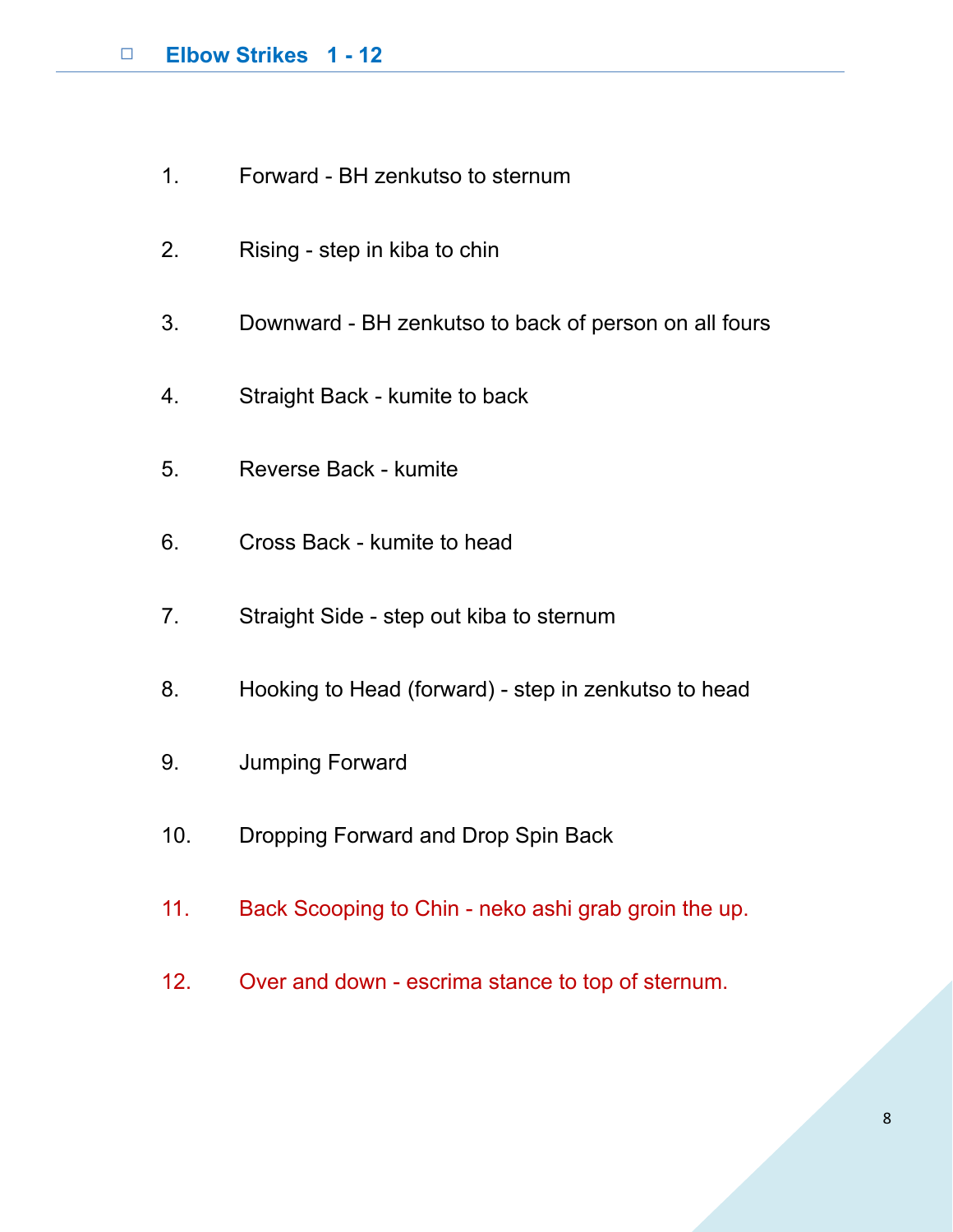#### □ **Kicks 1- 18**

- 1. Forward Snap (ball of foot to small intestine /instep)
- 2. Forward Thrust
- 3. Forward Heel Thrust
- 4. Forward Heel Stomp
- 5. Back Heel Stomp
- 6. Back Heel Thrust
- 7. Spinning Back Heel Thrust
- 8. Cross Behind Heel Hook
- 9. Spinning Back Heel Hook
- 10. Inward Crescent
- 11. Outward Crescent
- 12. Spinning Outward Crescent
- 13. Inward Ax Kick
- 14. Outward Ax Kick
- 15. Spinning Wheel Kick
- 16. Arch Kick
- 17. Hop-in Forward Thrust
- 18. Angular Ax kick (outward)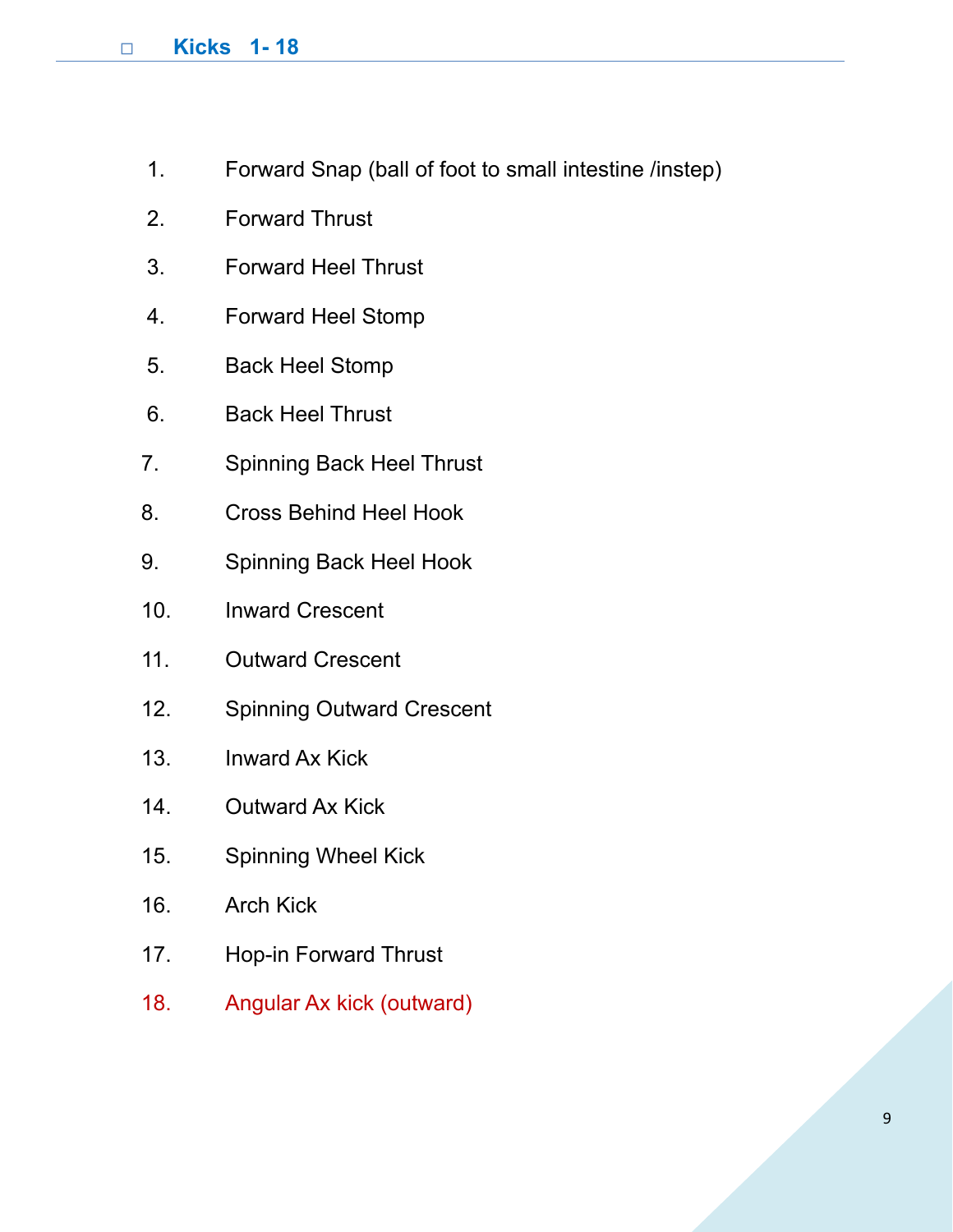- 1. Short Side
- 2. Slide-up Side Thrust
- 3. Sliding Side Thrust
- 4. Cross-over Side Thrust
- 5. Cross-behind Side Thrust
- 6. Hop-in Side Thrust
- 7. Hop-behind Side Thrust
- 8. Spinning Side Thrust
- 9. Side Snap

#### □ **Roundhouse Kicks 1 - 13**

- 1. Standard Koden Kan
- 2. Short to Body
- 3. Short to Head
- 4. Thigh Kick (Standard and Circular)
- 5. 45º Up (Rib Kick)
- 6. 45º Down
- 7. Follow-Through
- 8. Front Hook
- 9. Inverted RH
- 10. Slide-up
- 11. Sliding
- 12. Switch Kick 1-2-3
- 13. Spinning Back Roundhouse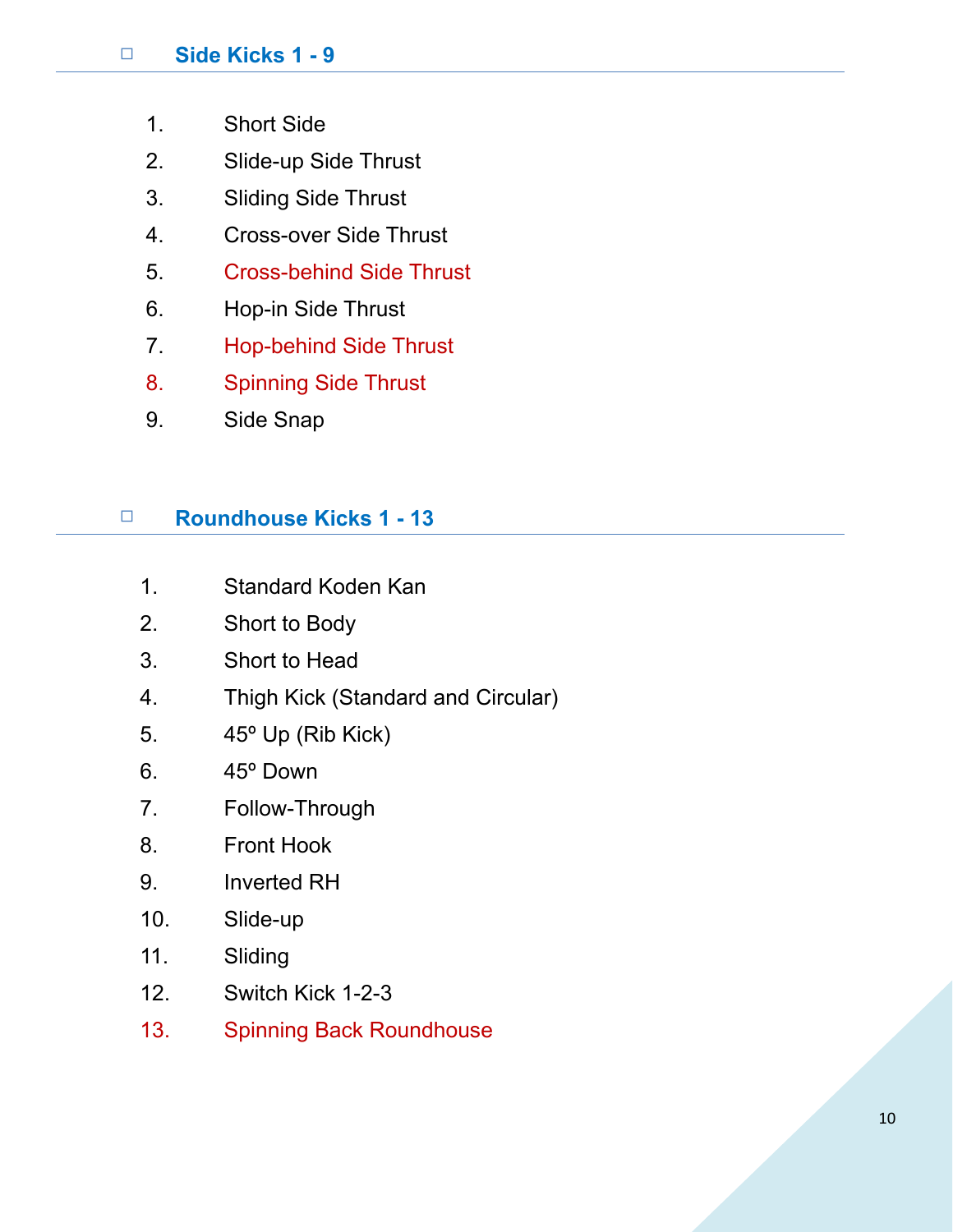- 1. Forward Snap Roundhouse
- 2. Forward Thrust Spinning Back Heel Thrust
- 3. Hop-in Side Thrust Jumping Roundhouse
- 4. Inward Crescent Spinning Outward Crescent
- 5. Sliding Double Roundhouse to Solar Plexus & Face
- 6. Roundhouse Cross Behind Heel Hook
- 7. Hop-in Side Thrust Spinning Heel Hook Roundhouse
- 8. Forward Thrust Side Thrust Back Heel Thrust (3-way)
- 9. Lunging Forward Thrust Jump Spinning Back Heel Thrust
- 10. Forward Leg Sliding Roundhouse Jump Spinning Back Heel Hook
- 11. Snap Roundhouse Spinning Back Heel Hook Jump Spinning 360º Back Heel Hook
- 12. Forward Leg Sliding Roundhouse Jump Spinning 360º Roundhouse
- 13. Six Roundhouse Kicks in a Circle
- 14. Short to the body RH Kick, Side Thrust, Same Leg, Different opponents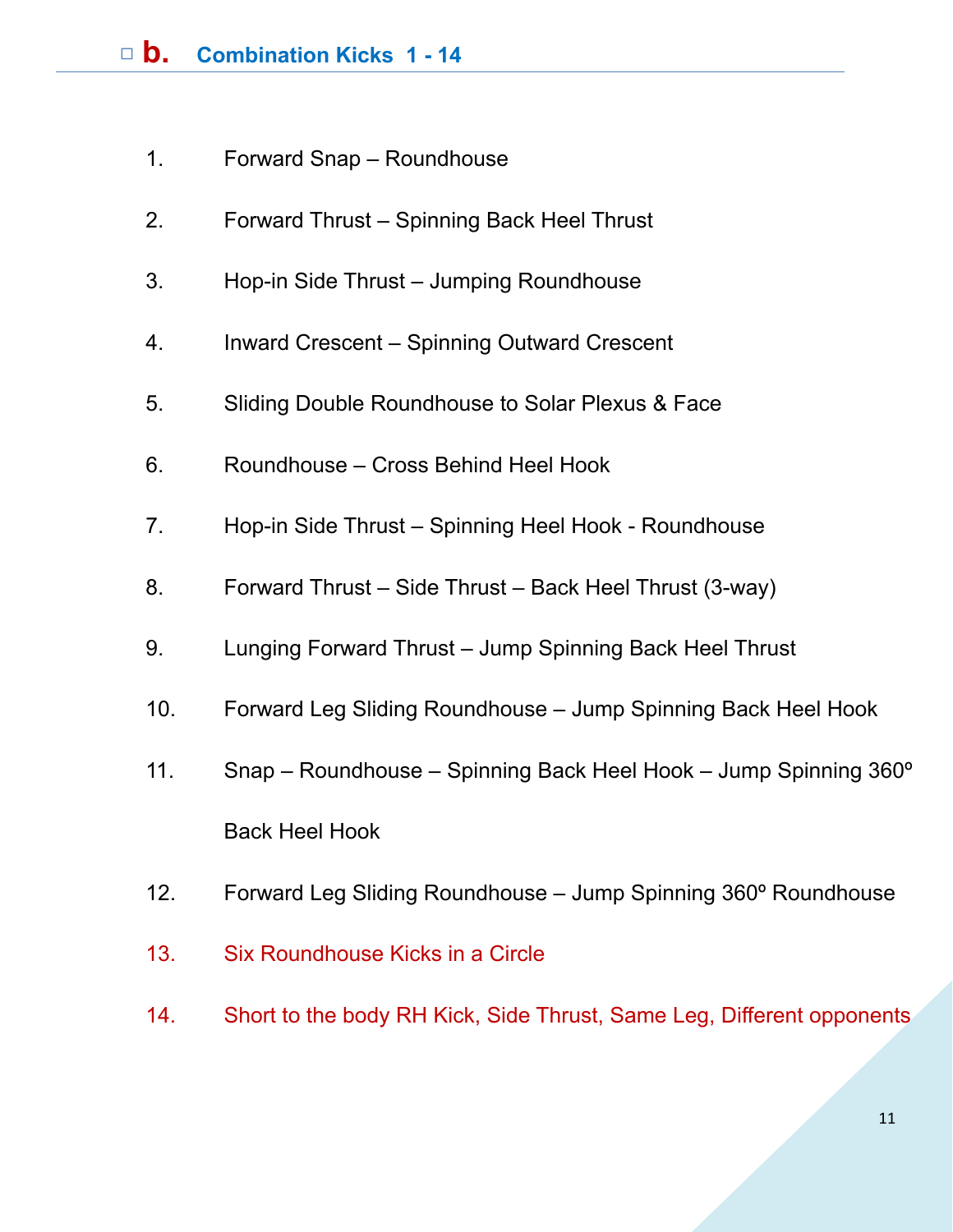- 1. Side Thrust
- 2. Roundhouse
- 3. Drop Spinning Back Heel Thrust
- 4. Shoulder Roll into Side Thrust
- 5. Back Drop into Straight Up Heel Thrust
- 6. Shoulder Roll into Roundhouse
- 7. Scissors Take Down
- 8. Shoulder Roll into Scissors Take Down
- 9. Forward Roll into Double Heel Thrust
- 10. Forward Roll, Heel Grab, Rolling Ax Kick to Collar Bone, Heel Strike to

Solar Plexus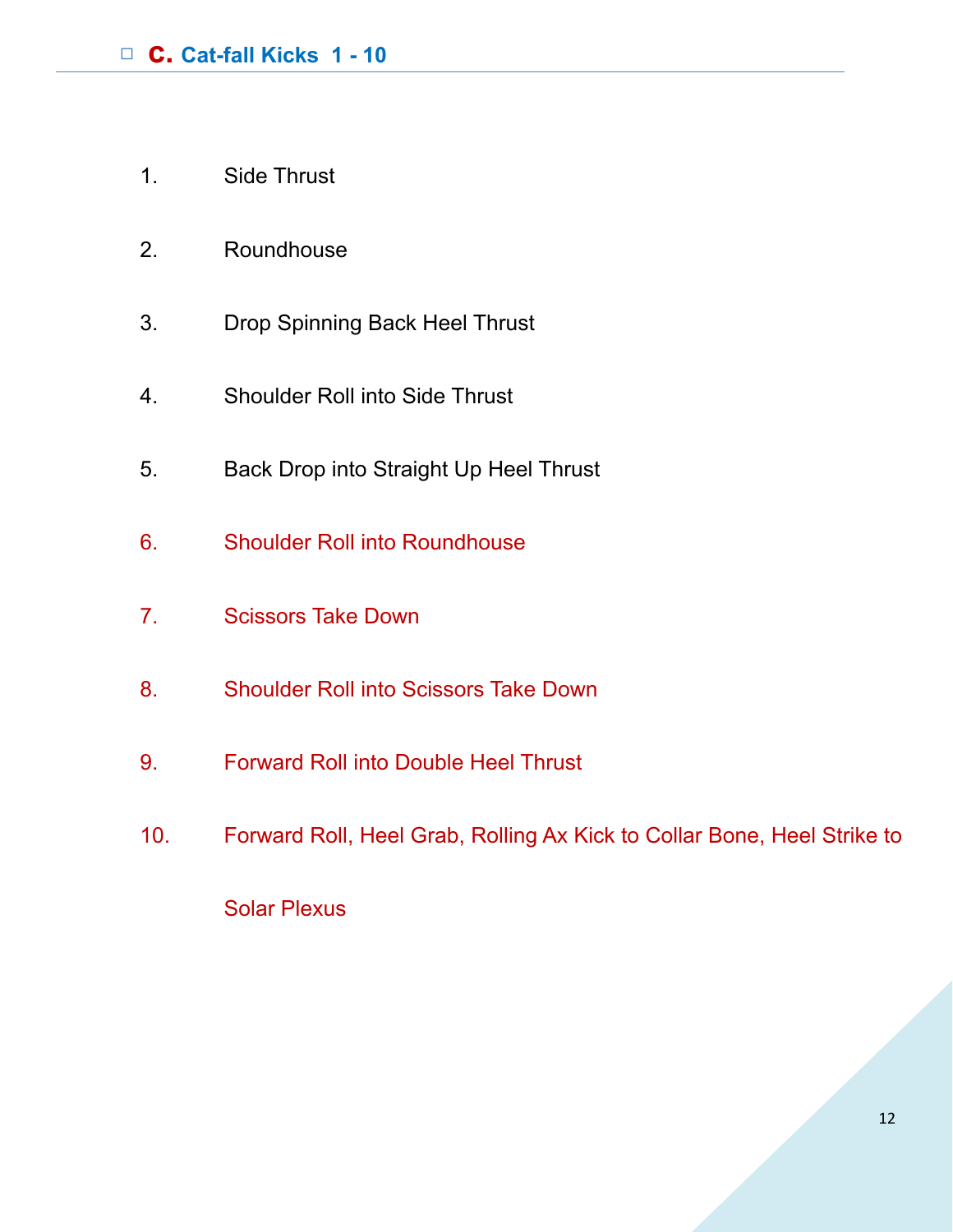# □ **d. Jumping Kicks 1 – 21**

- 1. Jumping Snap Kick
- 2. Chicken Kick
- 3. Flying Side Thrust
- 4. Jumping Roundhouse
- 5. Jumping Forward Thrust
- 6. Jumping Forward Snap Roundhouse (opposite legs)
- 7. Jump Spinning Back Heel Thrust
- 8. Jump Spinning Side Thrust
- 9. Jump Spinning Back Heel Hook
- 10. Jump Spinning Outward Crescent
- 11. Jump Spinning 360º Inward Crescent
- 12. Jump Spinning 360º Roundhouse
- 13. Jumping 45º Double Forward Thrust
- 14. Split Kick
- 15. Hurricane Kick
- 16. 45\* Angle Flying Side Thrust
- 17. Flying Double Leg Side Thrust
- 18. Flying Double leg Forward Thrust
- 19. Flying Scissor to Neck
- 20. Jumping Front Kick, Spinning Back Heel Thrust
- 21. Jumping Triple Kick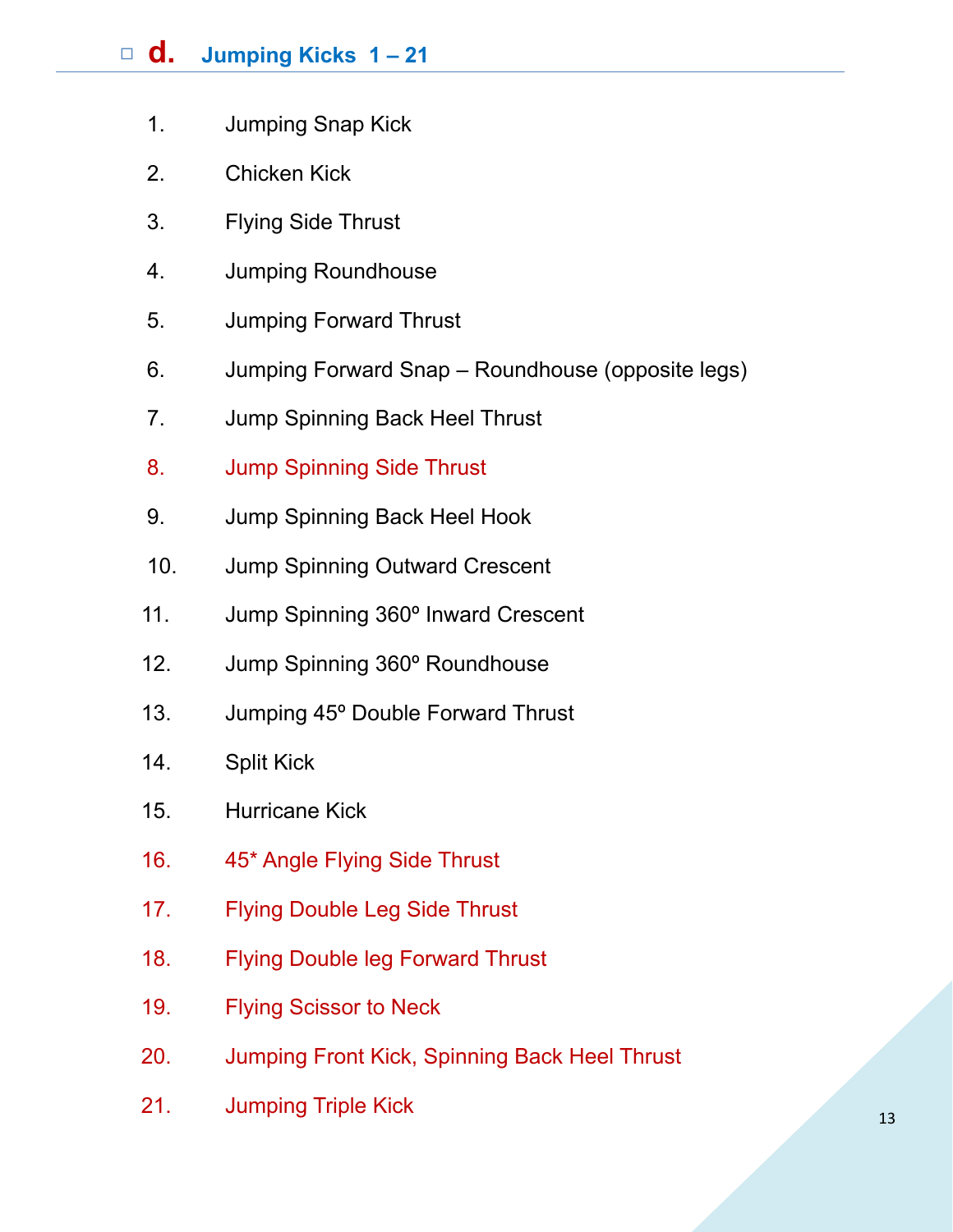- 1. Forward
- 2. Upward

□

- 3. Roundhouse (Muay Thai and Koden Kan)
- 4. Dropping (upright/driving down)
- 5. Jumping Forward (1 & 2)

# □**f. Stances and Pivots (in movement, like kata)**

 **---- Write out for Test** 

- 1. Set Stance (Kiba-Dachi)
- 2. Forward Stance (Zenkutzo-Dachi)
- 3. Backward Stance (Kokutzo-Dachi)
- 4. Dynamic Stance (Sanchin-Dachi)
- 5. Cat Stance (Neko Ashi-Dachi)
- 6. L-Stance with Shuto (Renoji Dachi)
- 7. Half-Stance (Hangetzo-Dachi)
- 8. Back Pivot in Zenkutso-Dachi
- 9. One Legged Stance (Ippon-Ashi-Dachi)
- 10. Front Pivot in Kokutzo-Dachi
- 11. Fighting Stance (Kumite Dachi)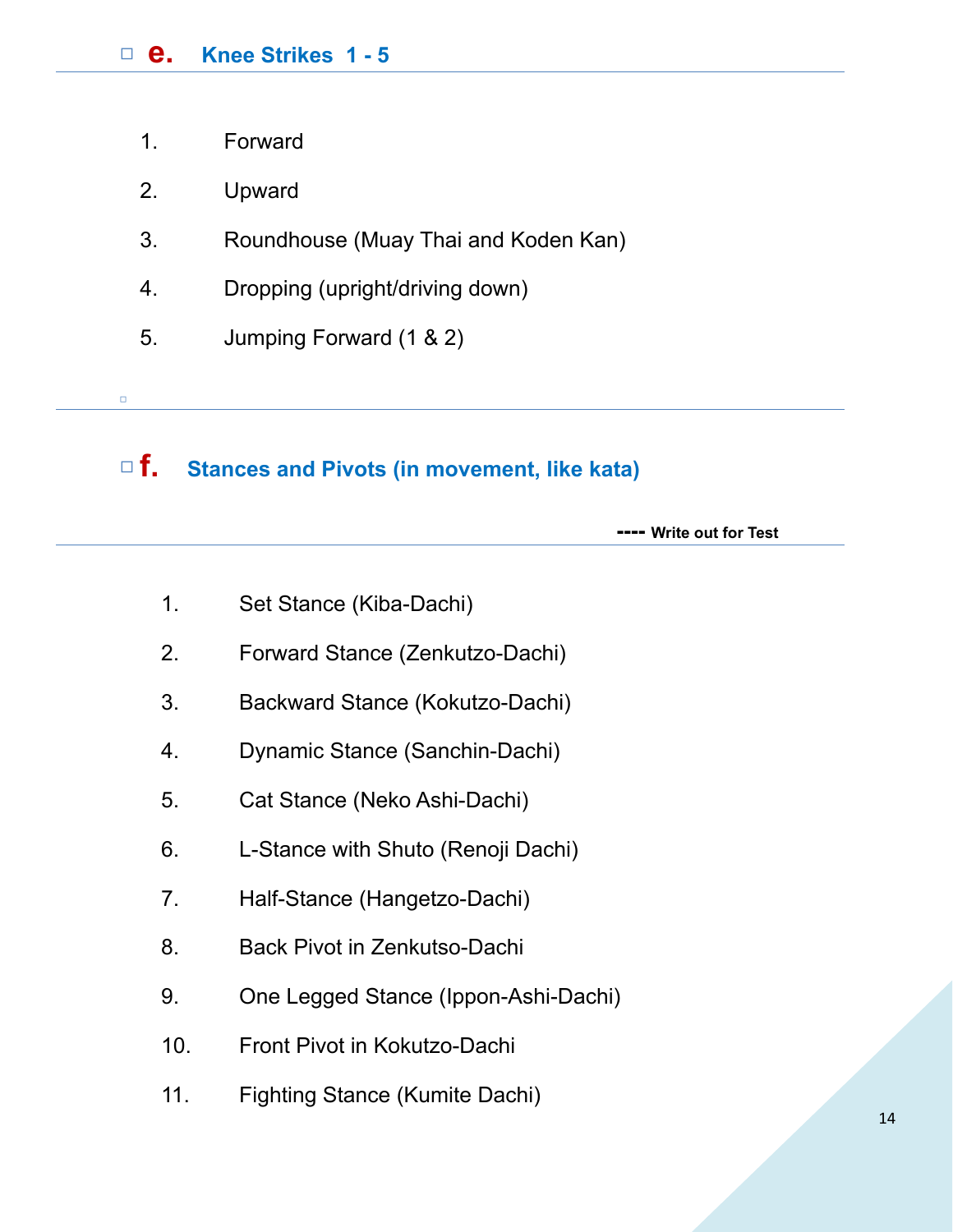- ❑ 1. Four Corner Cover Movement #1
- ❑ 2. Four Corner Cover Movement #2
- ❑ 3. Four Corner Cover Movement #3
- ❑ 4. Four Corner fighting Form
- ❑ 5. Four Corner Bo Kata
- ❑ 6. Four Corner Escrima Kata
- ❑ 7. Four Corner Sai Kata
- ❑ 8. Four Corner Bo 2-Man Set
- ❑ 9. Four Corner Escrima 2-Man Set
- ❑ 10. Four Corner Personal Weapon Kata- (Write out)

#### □ **h. Basic Katas 1 – 9**

- ❑ 1. Basic Kata #1
- ❑ 2. Basic Kata #2
- $\Box$  3. Basic Kata #3
- ❑ 4. Basic Bo Kata
- ❑ 5. Basic Escrima Kata
- ❑ 6. Basic Bo 2-Man Set
- ❑ 7. Basic Escrima 2-Man Set
- ❑ 8. Basic Personal Weapon Kata (Dual Weapons) Write Out
- ❑ 9. Basic Kata #1 With Sai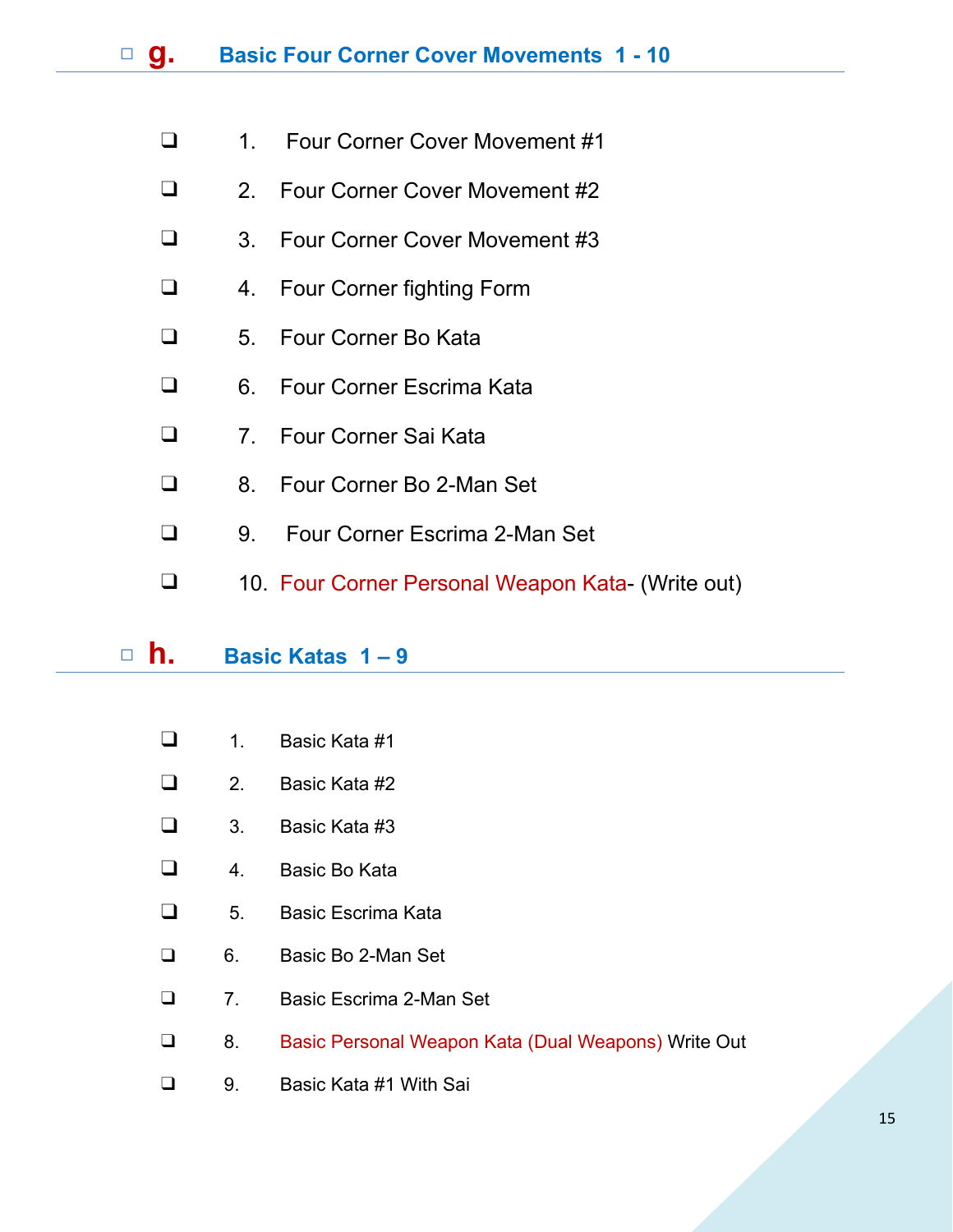- 1. Heian #1
- 2. Heian #2
- 3. Heian #3
- 4. Heian #4
- 5. Heian #5
- 6. Heian Bo Kata
- 7. Heian Escrima Kata
- 8. Heian Personal Weapon Kata
- 9. Heian #4 with Sai

□ **j. Naihan Chin Katas 1 - 3** 

- 1. Naihan Chin Shodan
- 2. Naihan Chin Nidan
- 3. Naihan Chin Sandan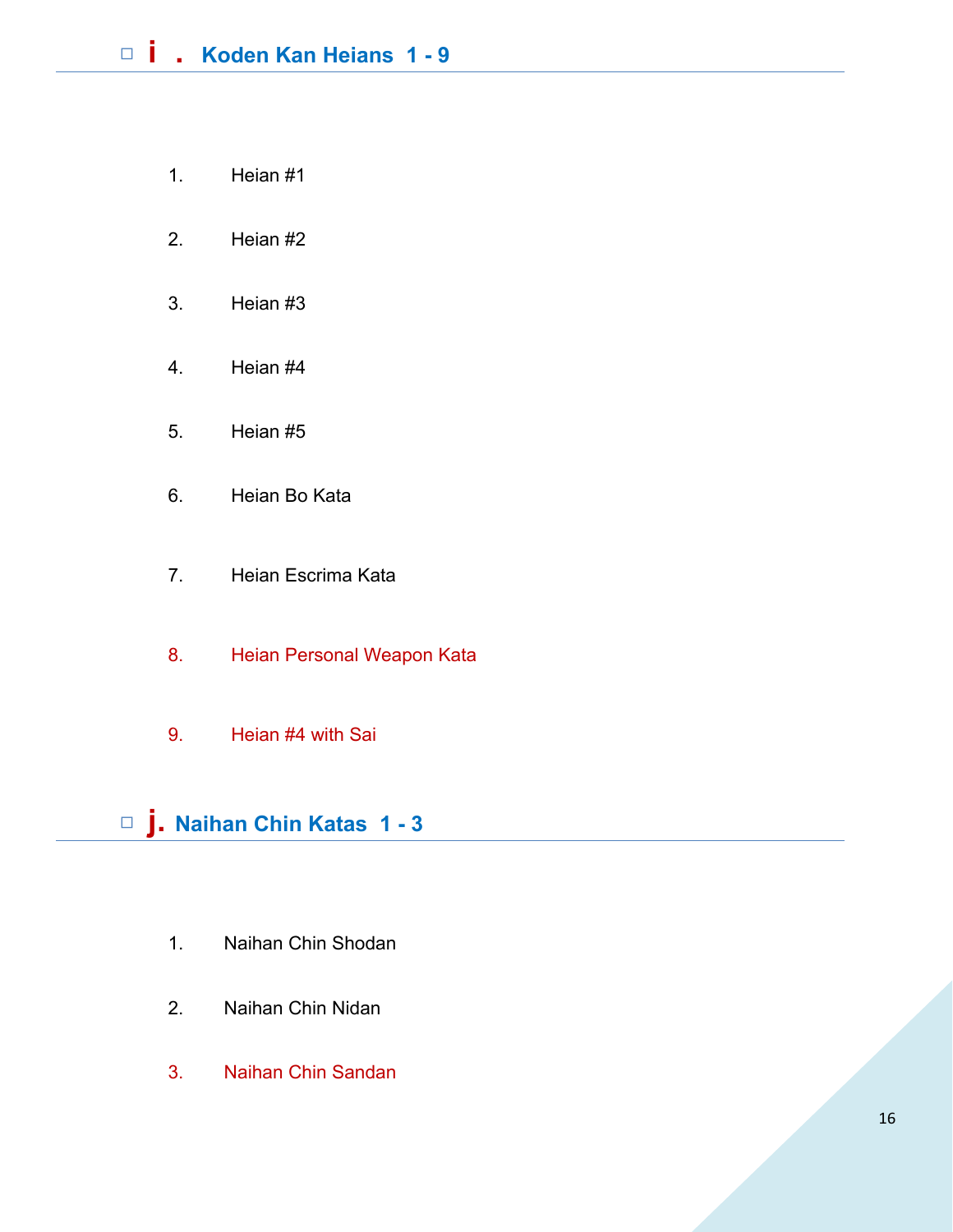# (Optional)

### □ **l.** Tumbling Maneuvers 1 - 9

- 1. Back Hand Spring
- 2. Back Flip in Tuck
- 3. Back Layout in Arched Position
- 4. Round-off/Back Handspring Combination
- 5. Three Back Handsprings in Sequence
- 6. Forward Flip into Neck Spring
- 7. Diving Forward roll, Front Flip
- 8. Neck, Head, Hand Spring Over obstacle (Mini-Tramp, Black Box)
- 9. Front Flip into Double Forward Heel Thrust (May use big blue pad)

#### 10.Run, Jump Hong-Kong Spin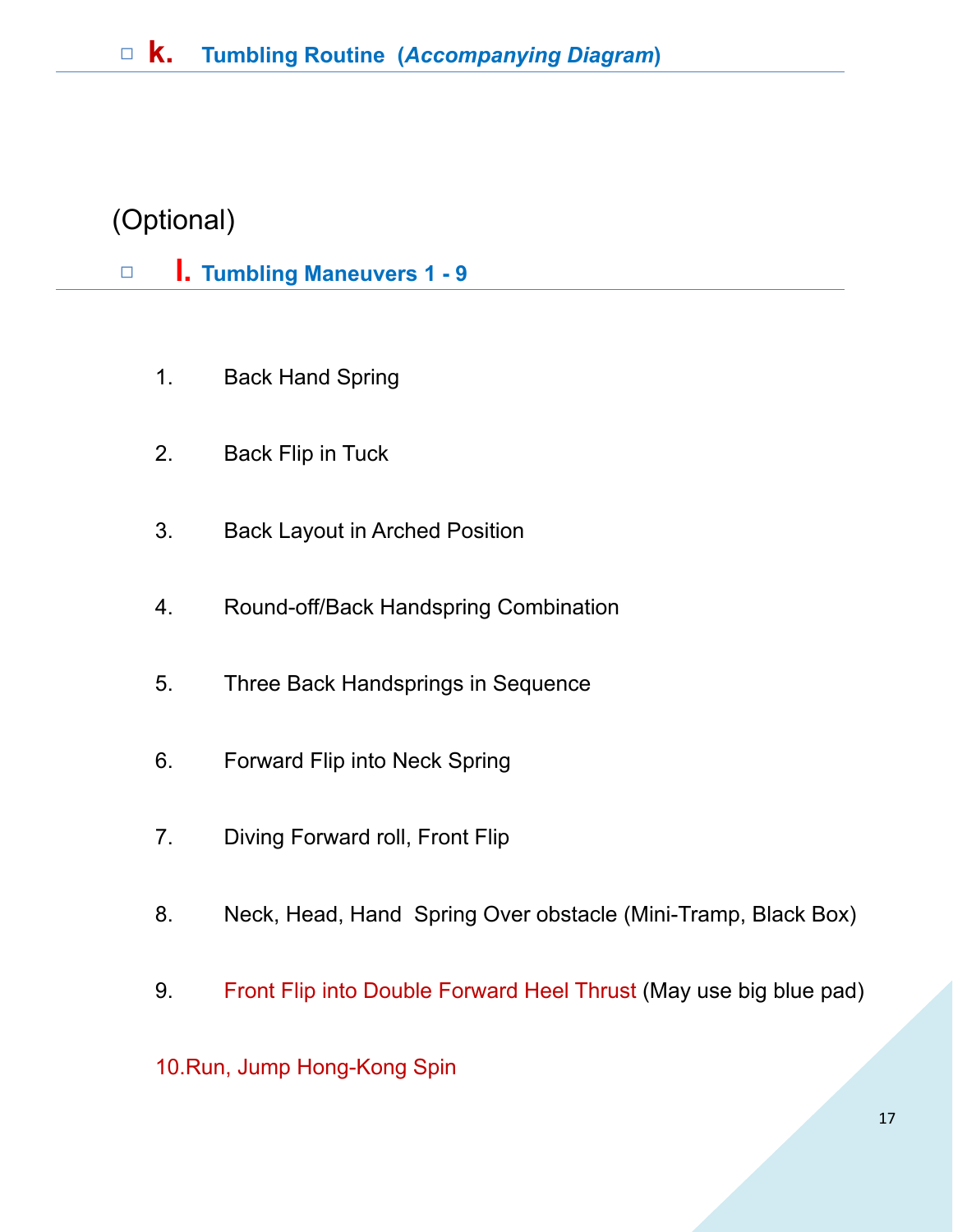### □ **m. Trampoline 1 - 8**

- 1. Front Flip in Tuck
- 2. Front Flip in Pike
- 3. Front Flip in Splits
- 4. Swivel Hips
- 5. Turntable
- 6. Back to Back
- 7. Back Drop into Rollover

 $\_$ 

 $\overline{\phantom{a}}$  , and the contribution of the contribution of the contribution of the contribution of the contribution of the contribution of the contribution of the contribution of the contribution of the contribution of the

- 8. The Combination
- 9. Back flip in tuck
- 10. Back flip lay-out

#### **End of day one**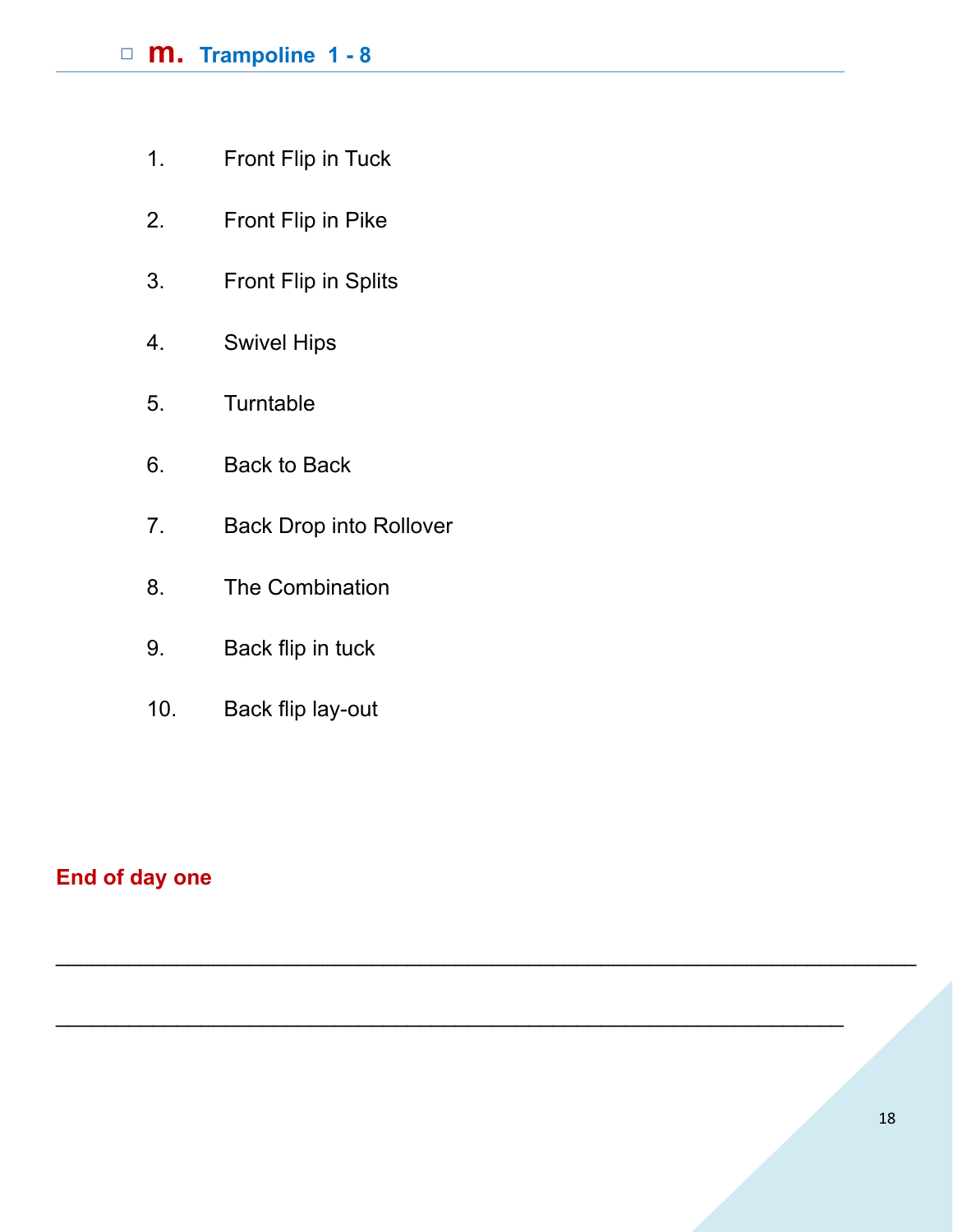# **DAY TWO**

□ **N. Cat-fall Kicks 1 - 10 (with Partner)** 

 **\_\_\_\_\_\_\_\_\_\_\_\_\_\_\_\_\_\_\_\_\_\_\_\_\_\_\_\_\_\_\_\_\_\_\_\_\_\_\_\_\_\_\_\_\_\_\_\_\_\_\_\_\_\_\_\_\_\_\_\_\_\_\_\_\_\_\_\_** 

- 1. Side Thrust
- 2. Roundhouse
- 3. Drop Spinning Back Heel Thrust
- 4. Shoulder Roll into Side Thrust
- 5. Back Drop into Straight Up Heel Thrust
- 6. Shoulder Roll into Roundhouse
- 7. Scissors Take Down
- 8. Shoulder Roll into Scissors Take Down
- 9. Forward Roll into Double Heel Thrust
- 10. Forward Roll, Heel Grab, Rolling Ax Kick to Collar Bone, Heel Strike to

Solar Plexus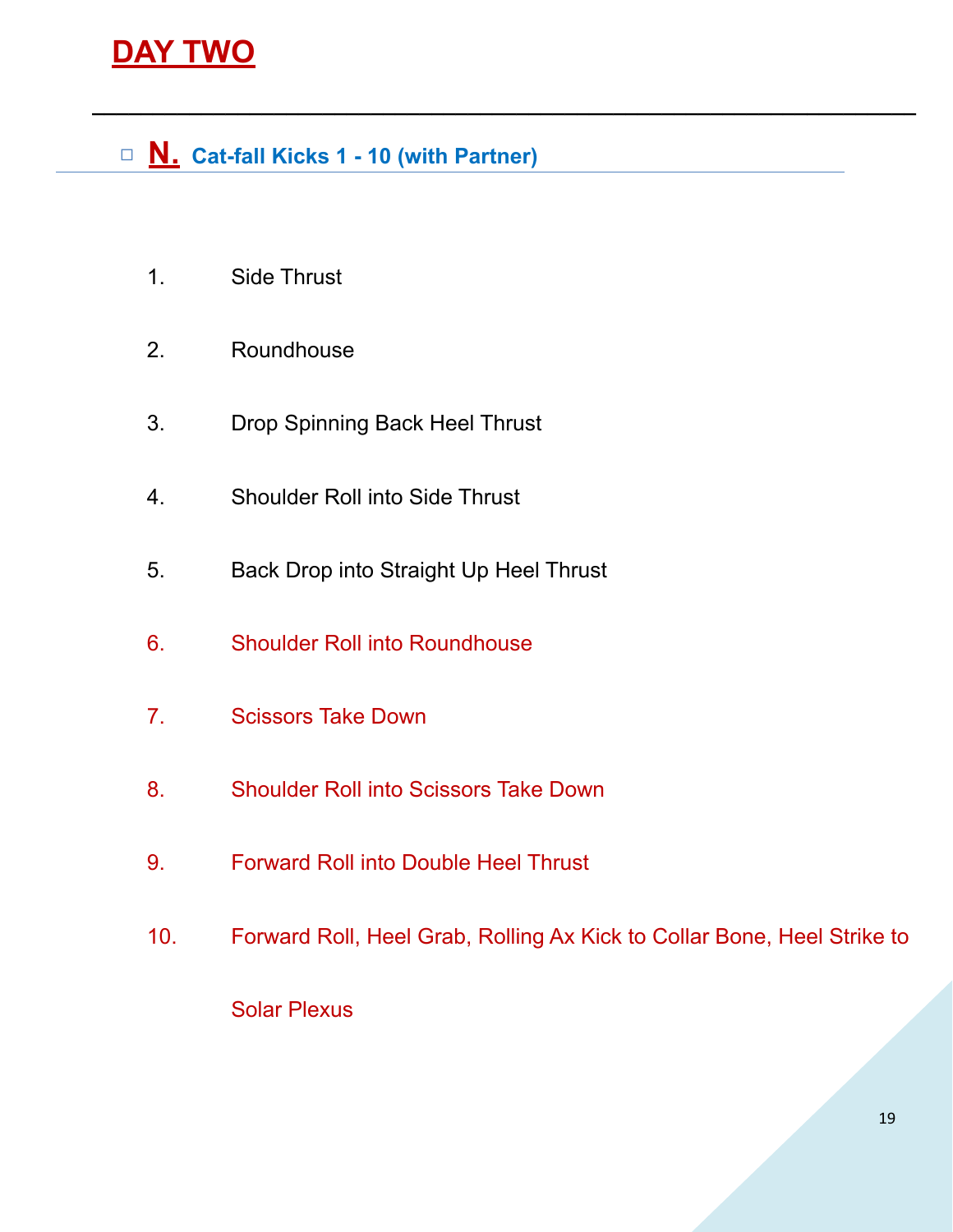- 14. Split Kick
- 15. 45 Degree Angle Flying Side Thrust
- 16. Flying Double Leg Side Thrust
- 17. Flying Double leg Forward Thrust
- 18. Flying Scissor to Neck
- 19. Jumping Front Kick, Spinning Back Heel Thrust
- 20. Jumping Triple Kick
- □ **P. Knee Strikes 1 5 (with Partner)** 
	- 1. Forward
	- 2. Upward
	- 3. Roundhouse (Muay Thai and Koden Kan)
	- 4. Dropping
	- 5. Jumping Forward (1 & 2)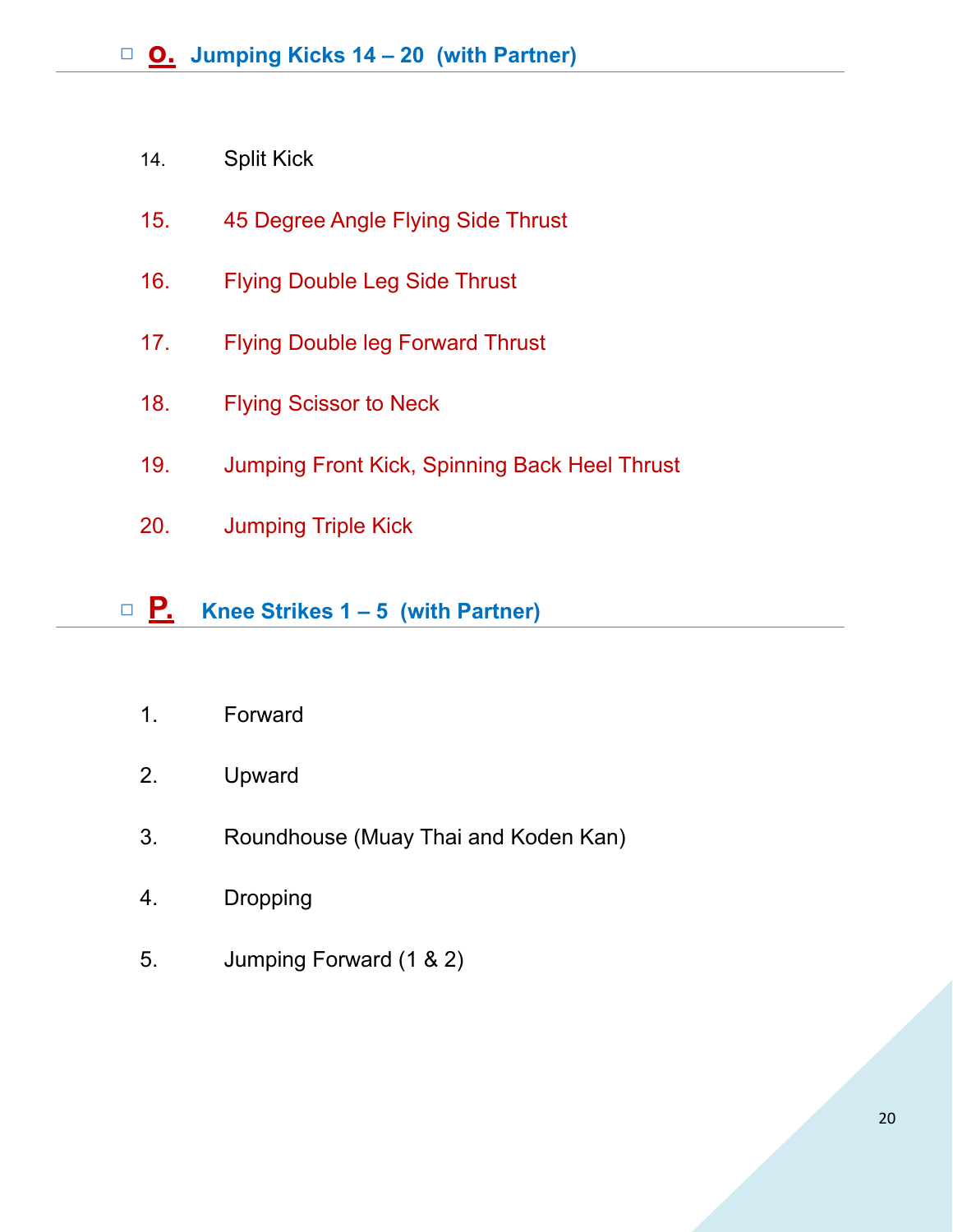# □ **Q. Sparring Techniques 1 – 20**

- 1. Outward Back Knuckle, Thrust Punch, Roundhouse Kick
- 2. Slide-up Roundhouse, Outward Back Knuckle, Reverse Punch
- 3. Sliding Leg Lift Fake, Outward Back Knuckle, Under/Over Punch
- 4. Inward Leg Check, Side Thrust (same leg)
- 5. Lunging Forward Thrust Kick, Reverse Punch
- 6. Slide-up RH kick, Back Knuckle, Thrust Punch, Slide-up RH kick
- 7. Jumping Snap Roundhouse, Lunging Outward Crescent Kick
- 8. Snap-Roundhouse (same leg), Spinning Back Heel Thrust, Jumping Forward Thrust Kick
- 9. Hop-in Side Thrust, Spinning Back Heel Hook, Snap-Roundhouse
- 10.Drop Spinning Back Heel Thrust, Kneeling Roundhouse Kick, Rising Block with Reverse Punch, Stand with Forward Thrust Kick
- 11.Back Knuckle, Forward Thrust Punch, Back Knuckle, Forward Thrust Kick, Back Knuckle, Forward Thrust Punch
- 12.Back Knuckle-Hop Behind Side Thrust, Slide- up Back Knuckle, Cross behind Heel Hook
- 13.Hop in Forward Thrust Kick, Jam with Forward Hand, Back Hand Reverse Punch
- 14.Lunging back leg RH Kick, Outward Ax Kick, Lunge with Back Knuckle, Short Hook
- 15.Lunging double outward back knuckle
- 16.Rocket Punch
- 17.Sliding Front Leg Side Thrust, Fly-By RH Kick
- 18.Hand Blitz (5 8 hand techniques)
- 19.Snap-Roundhouse, Switch Kick, Switch Kick, Rocket Punch
- 20.Lunging Back Leg Outward Ax, Jumping Front Kick Spinning Back Heel Thrust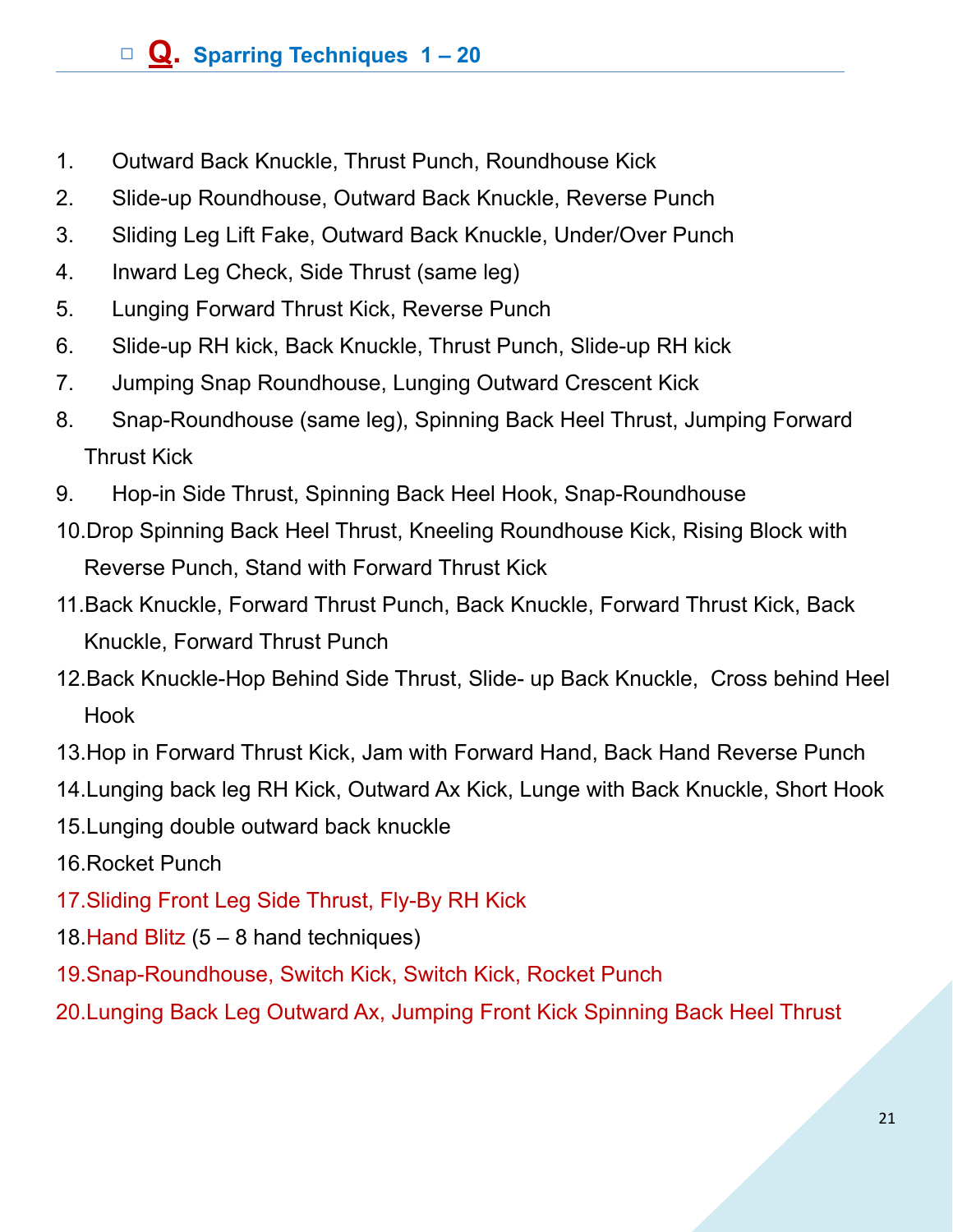- 1. (Roundhouse Kick) Outward Leg Sweep (follow up)
- 2. (Roundhouse Kick) Inward Leg Sweep (follow up)
- 3. (High Kick) Spinning Back Broom Sweep (follow up)
- 4. (Roundhouse) Hop 45\* Angle to Inside of Attacker with Front Leg Forward **Thrust**
- 5. (Roundhouse) Hop 45\* Angle to Inside of Attacker with Back Leg, Side **Thrust**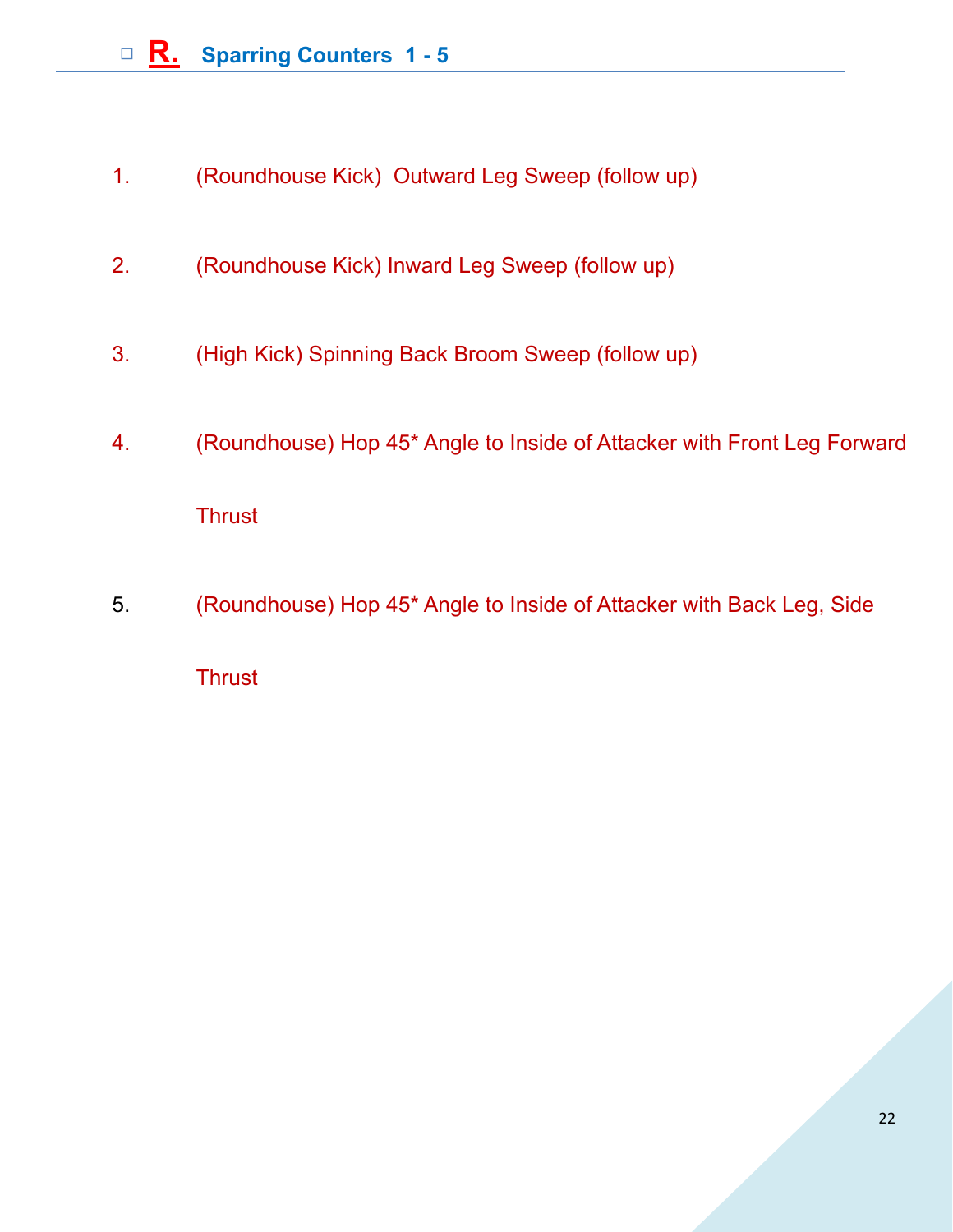# **Partner techniques**

□ **S. Defensive Arts 1 –20** 

| 1.                                                                    |
|-----------------------------------------------------------------------|
| 2.                                                                    |
| 3.                                                                    |
| 4.                                                                    |
| 5.                                                                    |
| 6.                                                                    |
| 7.                                                                    |
| 8.                                                                    |
| 9.                                                                    |
| 10.                                                                   |
| 11.                                                                   |
| 12. ridge hand to temple the chop to bridge of nose                   |
| 13.                                                                   |
| 14.                                                                   |
| 15.                                                                   |
| 16. vertical punch                                                    |
| 17.                                                                   |
| 18. inward chop block, chop to throat, uppercut                       |
| 19. inward block, short hook                                          |
| 20. step to right set stance, short side, spinning heel hook, 45 down |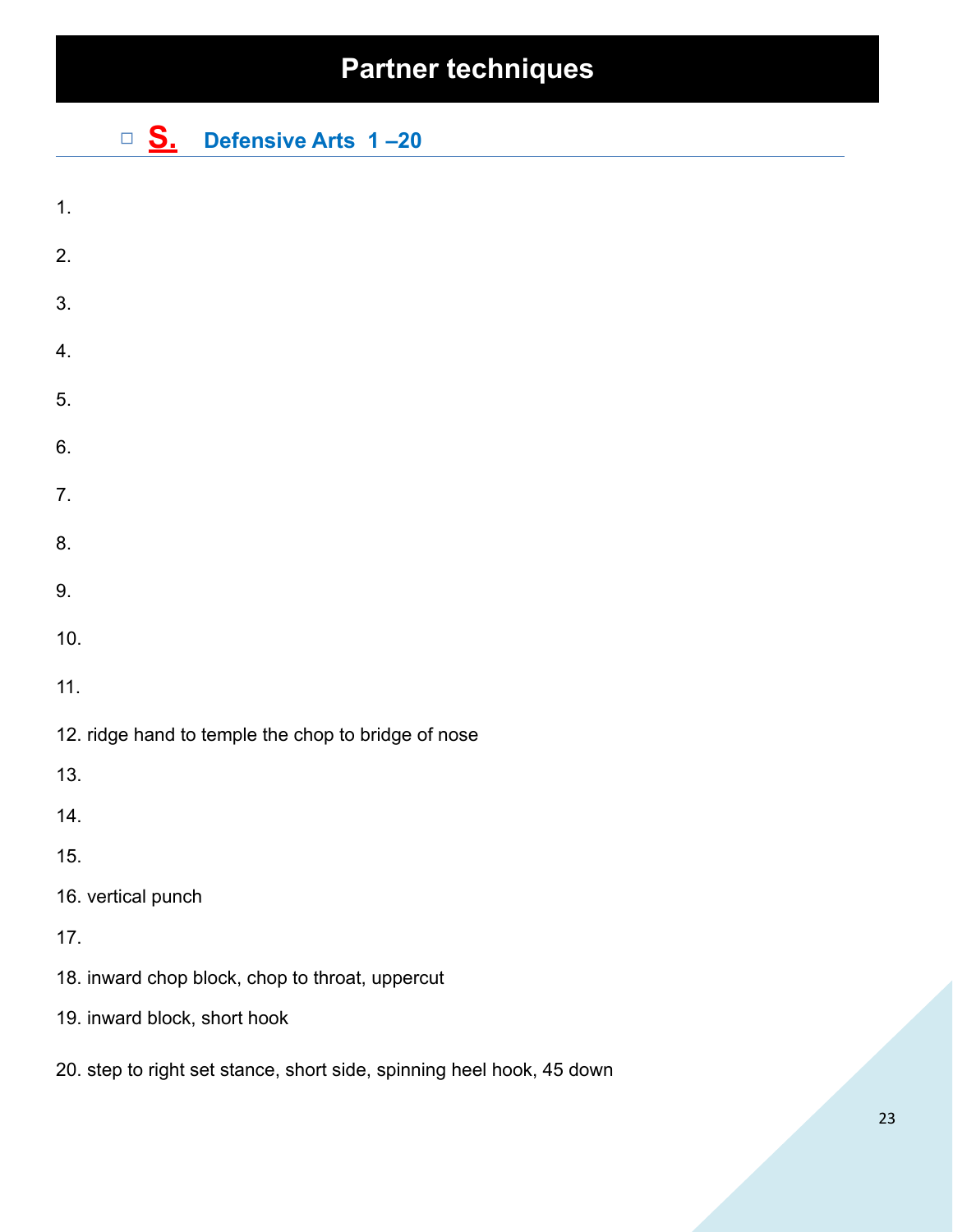# **T. AIKI-JITSU TECHNIQUES 1 – 35 (Both Sides)**

- 1. Cross-over Grab and Counter
- 2. Inward Grab and Counter
- 3. Double Hand Grab, Break and Counter
- 4. Cross-Behind Arm Bar
- 5. Step Across Figure 4 Arm Bar
- 6. Forward Lunging Arm Swing
- 7. Forward Drive Figure 4 Arm Bar Take Down
- 8. Arm Pull into Reversal
- 9. Inward Grab Take Down, Roll Over and Control
- 10. Step Through Spinning Arm Lock/ Throw
- 11. Cross Over Take Down with Outward Reaping Throw and Control
- 12. Left Block and Grab, Spin to Right, Take Down and Counter
- 13. Hand Trap on Chest, Drop to Knee and Control
- 14. Inward Grab, Body Twist Take Down and Counter
- 15. Two Hand Mantis Block into hand trap back kick throw
- 16. Neck Throw with three submissions
- 17. Back-Breaker from RH kick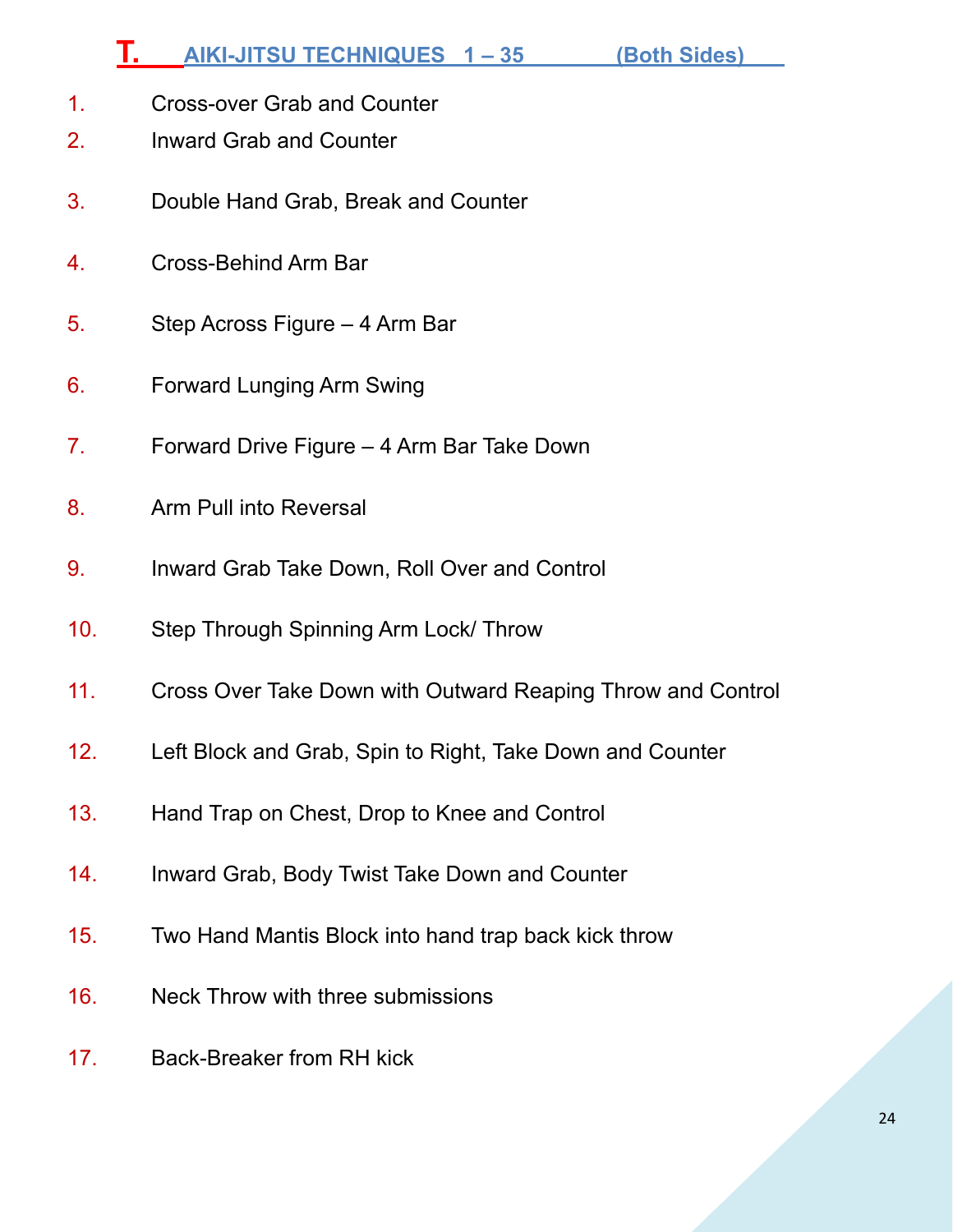### **T. AIKI-JITSU TECHNIQUES 1 – 35 (Cont.) (Both Sides)**

- 18. Hip Throw from aggressive opponent
- 19. Shoulder Throw from Aggressive Opponent
- 20. Inward Sweep from Aggressive Opponent
- 21. Outward Reaping Throw (single and double)
- 22. Single Broom Sweep
- 23. Double Broom Sweep
- 24. Lapel Throw
- 25. Wrist Grab and Shoulder Over
- 26. Double Shuto Leg Sweep
- 27. Leg Scissors Choke and Neck Break
- 28. Leg Lock Arm Bar 1-3
- 29. The Leg Pretzel
- 30. Leg Hammer Lock
- 31. Leg Lock Arm Break
- 32. Body Smother Hammer Lock
- 33. Achilles Choke
- 34. The Arm Pretzel
- 35. Wrapping Shin Throw starts like arch kick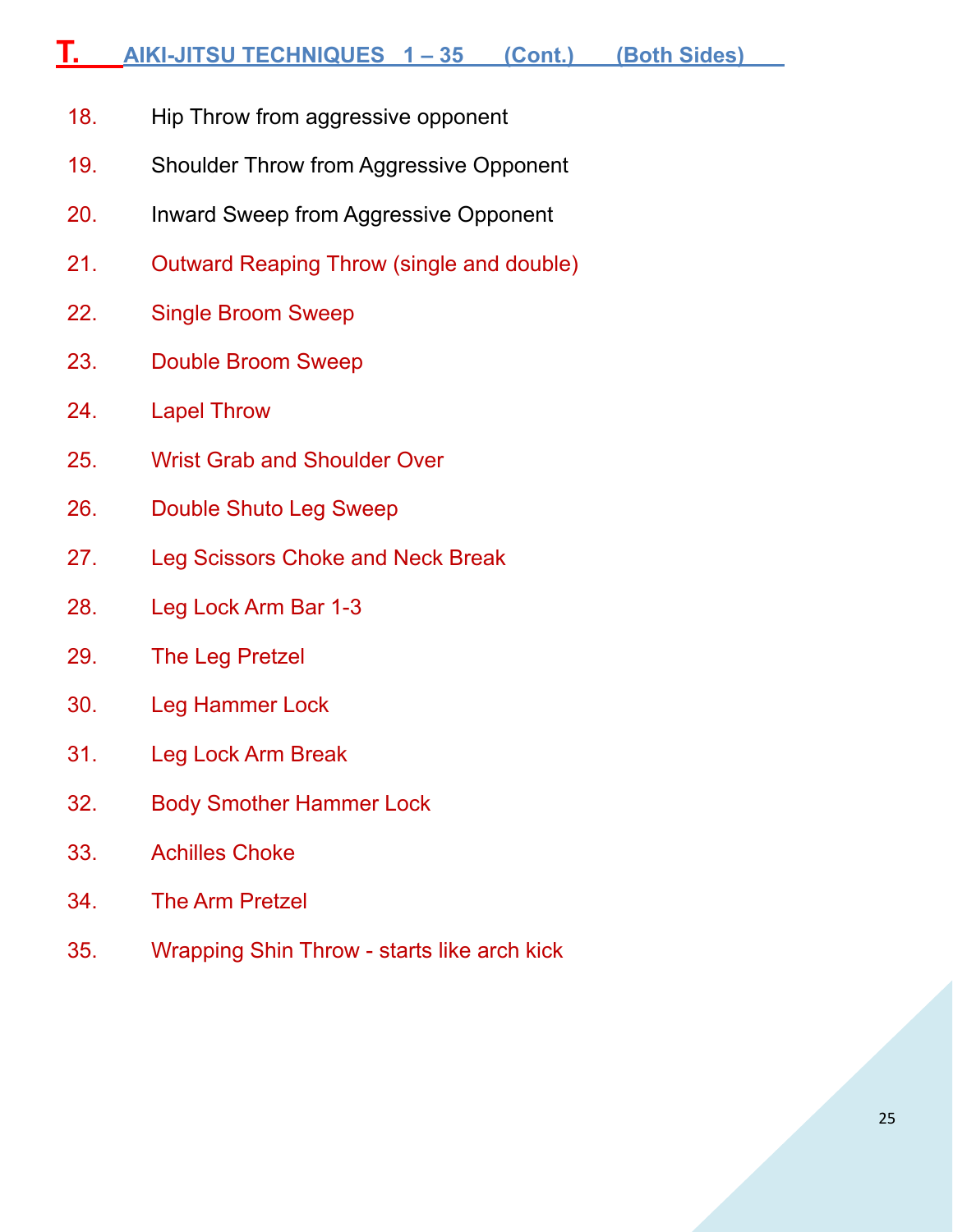# **U.**

|     | $\Box$ | <b>Rising Block &amp; Counter Techniques 1-10</b>                         |
|-----|--------|---------------------------------------------------------------------------|
| 1.  |        | Rising Block, Vertical Thrust Punch to Ribs, Inward Foot Sweep, Back Heel |
|     |        | Stomp                                                                     |
| 2.  |        | Rising Block, Palm Heel to Chin with Knee to Groin Simultaneously         |
| 3.  |        | Rising Block, Inward Hammer Blow to Kidneys, Open Ridge Hand to Throat    |
| 4.  |        | Rising Block, Spear Hand to Throat, Reverse Punch to Heart Area           |
| 5.  |        | Rising Block, Two Finger Poke To Eyes, Forward Elbow Smash to Solar       |
|     |        | <b>Plexus</b>                                                             |
| 6.  |        | Rising Block, Inward Hammer to Temple and Eyes Area, Forward Thrust to    |
|     |        | <b>Solar Plexus</b>                                                       |
| 7.  |        | Rising Block, Inward Chop Across Eyes and Nose, Grab and Rip to Groin     |
| 8.  |        | Rising Block, Upper Cut to Jaw Area, Pivot With Upward Hammer to Groin    |
| 9.  |        | Rising Block, Moving to Outside (45), Inward Forearm Smash, Roundhouse    |
|     |        | Punch to Head                                                             |
| 10. |        | Rising Block, Downward Chop to Collar Bone,                               |
|     |        | Fore knuckle to Throat                                                    |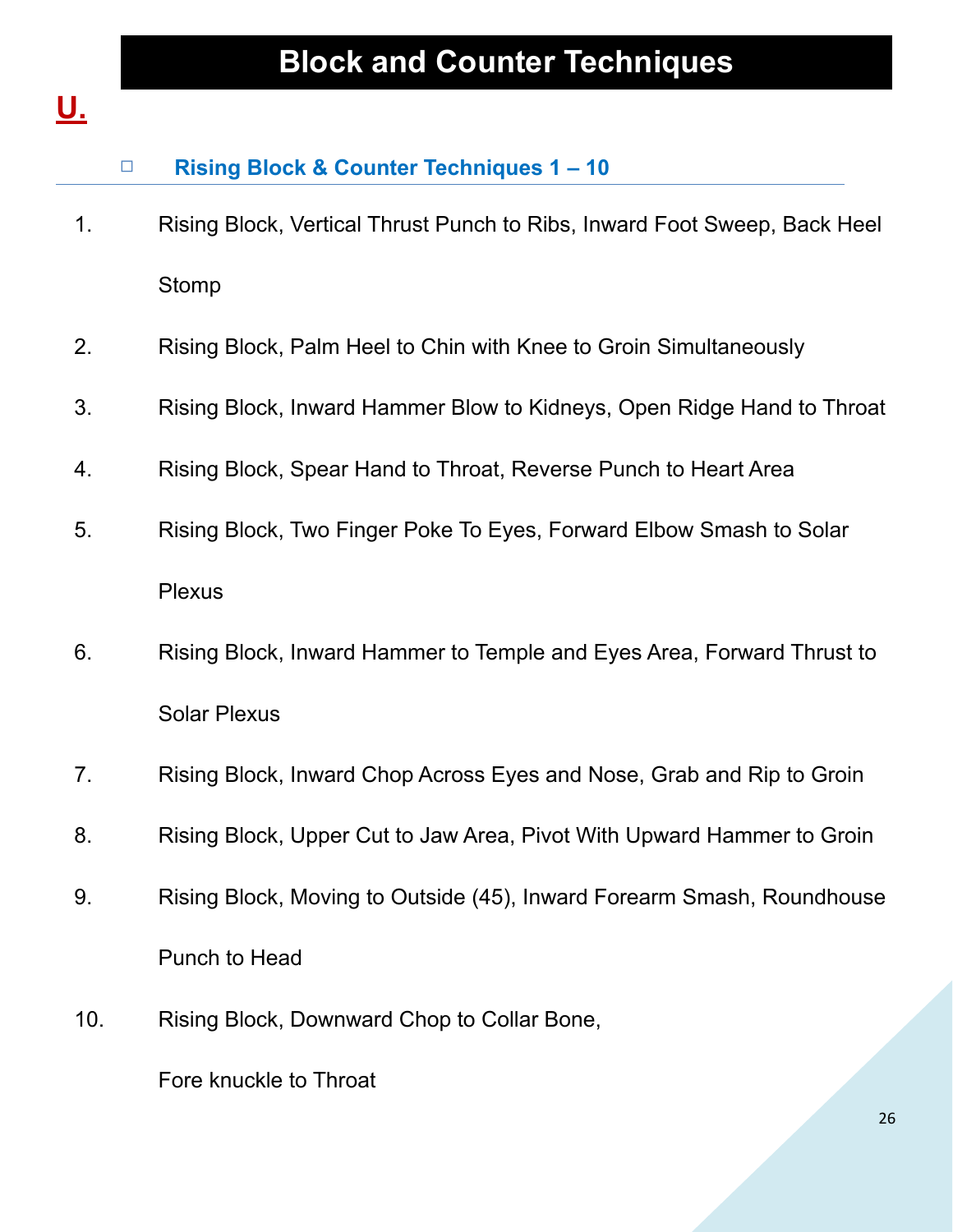- 1. Inward Block, Glancing, Reverse Hand Action into Back Knuckle to Face, Short Hook to Ribs
- 2. Inward Block, Outward Chop to Throat, Forward Thrust Punch to Heart Area
- 3. Inward Block, Short Lunge Forward, Grab Wrist with Left Hand and Pull into Side Elbow Smash to Head, Step Back with Left Foot and Deliver Right Side Thrust Kick to Ribs
- 4. Inward Block, Forward Back Knuckle, Reverse Punch, Forward Snap Kick to Groin
- 5. Inward Block, Grab Wrist In AIKIDO Grab, Take Arm Over and Down into Long Arm Bar, Knee Lift to Side of Ribs, Spinning Ax Kick to Middle of Spine
- 6. Inward Block, Scooping Ridge Hand to Groin, Cross Elbow Strike to Head or Face.
- 7. Inward Block (from outside), Roundhouse Punch to Side of Jaw, Grab Hair on Top of Head, Take Down Backwards, Follow-up with Four Knuckle Strike to Throat.
- 8. Inward Block (from outside), Open Ridge Hand to Throat, Grab Throat and Execute Right Outward Reaping Leg Sweep, Finish With Spinning Back Heel Stomp to Upper Body Area.
- 9. Inward Block, Glancing Reverse Direction with Outward Hammer Strike to Face, Cross Punch to Face and Follow with a low jump-Spinning Outward Hammer Fist to Face with a Roundhouse Kick to Face or Upper Body Area.
- 10. Inward Block (from outside), Scooping Ridge Hand to Groin and Throat, Reach Behind with Both Hands and Grab, Pull into lunging RH Knee to Solar Plexus or Chest Area.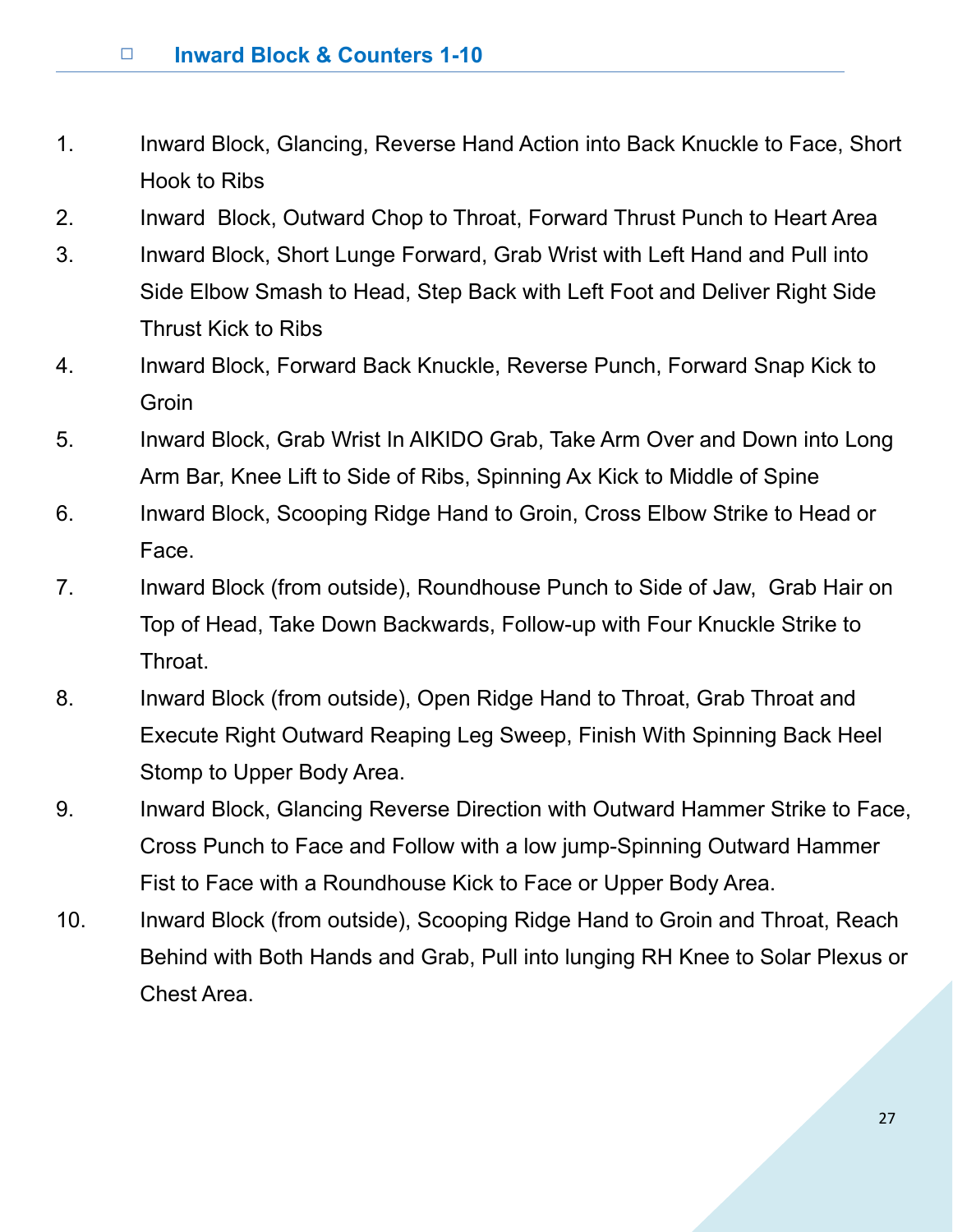#### □ **High Scooping Outward Block and Counters 1 - 10**

- **1.** Left Block, Short Forward Back Knuckle to Bride of Nose, Vertical Forward Thrust Punch to Jaw, Forward Snap Kick to Small Intestines.
- **2.** Right Block and Grab, Forward Thrust Kick to Ribs, Short Side to Knee with Same Leg. Long Side Thrust to Side of Head or Neck with Same Leg.
- **3.** Left Block, Two Finger Poke to Eyes, Lunge in with Rising Elbow Strike to Chin, Downward Back Knuckle to Face with Same Hand.
- **4.** Right Block and Grab, Back Leg Side Thrust to Ribs, Grab Hair or Collar and Pull Back and Down onto Knee Strike, While Opponent is Still on Knee, Downward Elbow to Solar Plexus.
- **5.** Right Block and Grab, Back Leg Side Thrust to Ribs, Same Foot Heel Hook to Back of Head, Reverse Direction into Roundhouse Kick to Face or Throat.
- **6.** Right Block and Grab, Right Lifting Forward Thrust Kick to Arm Pit, Put Foot Down and Right Snap Kick to Groin, Force Arm Down Hard and Between Legs, Grab Wrist with Other Hand from the Rear, Step to Rear Pull up and Forward on Wrist, Finish with Inward Ax Kick to Face or Throat.
- **7.** Left Block, (stepping back with right foot then lunge forward with left), Right Forward Chop to Side of Nose, Right Upward Elbow to Chin or Jaw, Right Outward Chop to Base of Right Ear, Left Hooking Elbow to Head, Grab and Execute Right Forward Knee to Solar Plexus, Finish with Right or Left Downward elbow Smash to Spine.
- **8.** Right Block (stepping forward with left foot) and Grab, Pull into Right Knee Lift to Lower Body, Step Back Slightly and Execute Left Inward Ax Kick to Back of Head or Neck, with a Firm Hold Still on Wrist, Squat Down to Apply Pressure on Elbow and Pull up Which Takes Opponent Down, Finish with a back heel Stomp to Head.
- **9.** Left Block and Grab, Circle Under with Right Hand, Upward Palm Strike to Elbow, Lift Hand up Lunge in and Under Arm, Right Side Elbow to Ribs, Step Through and Under Arm, Change Arm over to right Hand, Left Reverse Back Elbow to Ribs, Grab Wrist with Both Hands and jerk Downward over shoulder Breaking Elbow, Finish with Right Outward reaping Take Down and Front Hook Kick to Chin.
- **10.** Left Block (stepping forward with right foot), Open Hand into an Open Palm Strike to Face, Left Foot Moves up to it, Jump Spinning outward Ax Kick to Collar Bone, Lunge in with Outward Back Knuckle to Temple.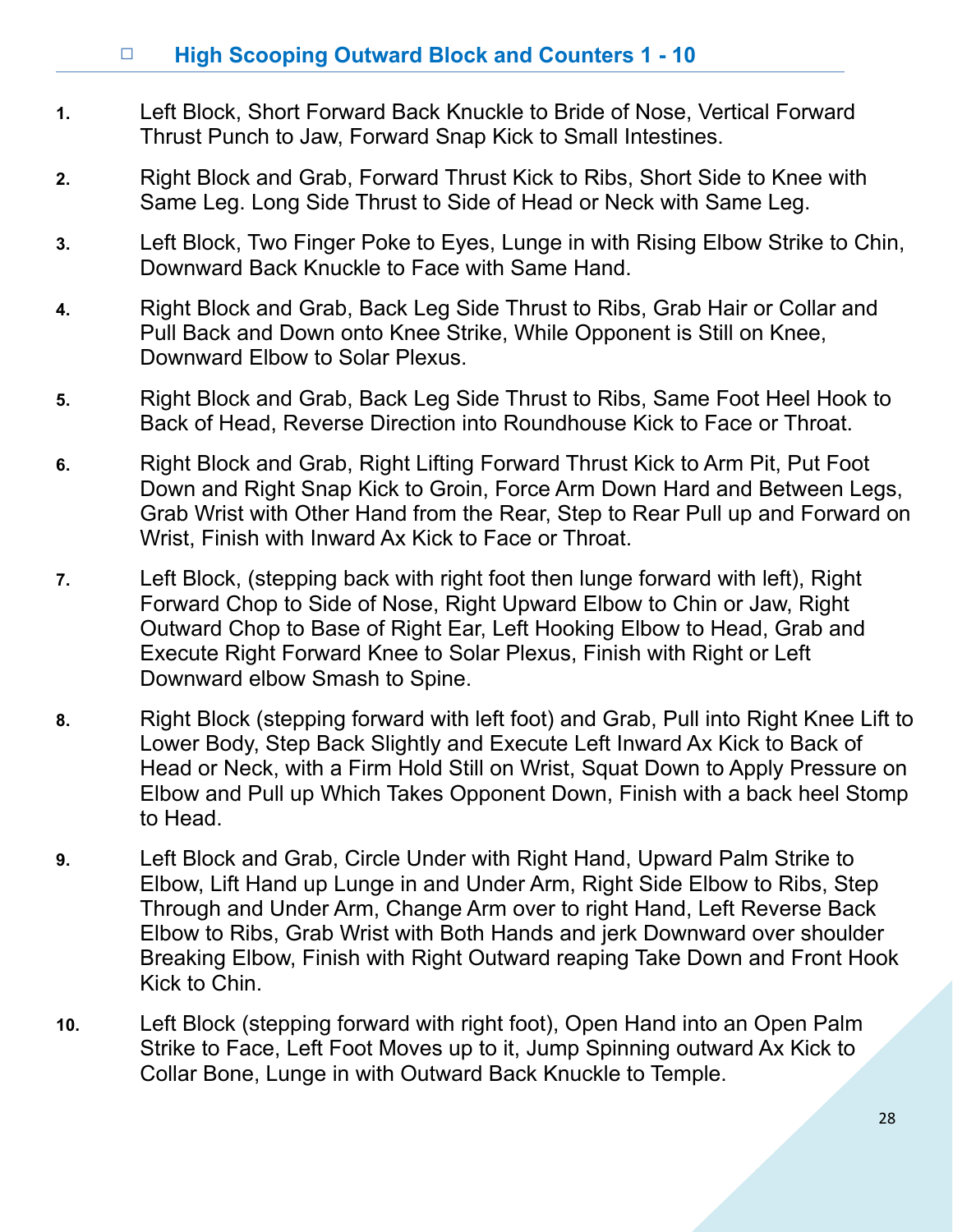#### **Downward Block & Counters 1 – 5**

1. Side Thrust Attack: Lunge in with back hand block, grab leg in crook of elbow, upward knee strike to inside of thigh and immediately follow with same leg arch kick to knee continuing to the floor. Wrap right leg around their leg, grab foot in Aikido grab and twist as you push down on foot for control or dislocation.

2. Forward Thrust Kick Attack: Offset front hand block and grab, lift leg high while grabbing upper uniform for inward sweep, grab leg tightly with both arms and do a pile-driver into the floor applying downward pressure to the hip and knee.

3. Spinning Back Heel Thrust Kick Attack: Lunge in with back hand block, instep snap kick or lifting shin kick to groin, thigh kick, grab arm neck or jaw and takedown and apply scissor choke or figure-four leg choke.

4. Forward Thrust Kick Attack: Side step with front hand block and grab, palm heel to chin and push back for outward reap. Wrap hands around ankles and apply finger pressure to Achilles tendons and quickly do a forward heel stomp to groin.

29 5. Front Hook Kick Attack: Front hand block and grab, step forward next to held leg as you switch hands on the grab and do a step-thru spinning Wrap Kick to head and follow-thru to floor with DBT to held knee. Drop with both knees into lower body followed by three(3) punches to face, throat or upper body.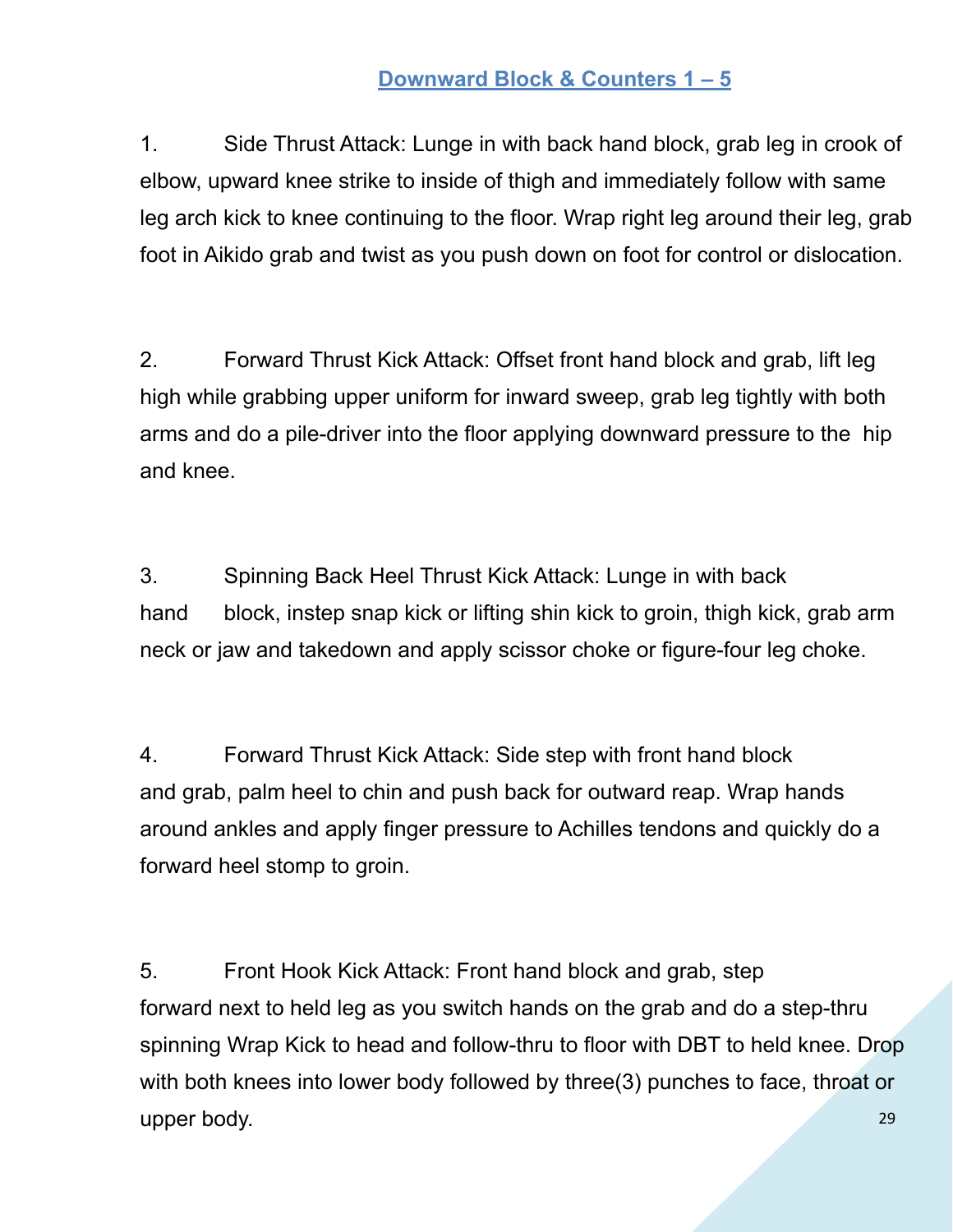#### **Scooping Block & Counters 1 – 5**

1. Step back with a right hand block, spin opponent around on throw and grab collar or shoulder for short hook to ribs, kidney or spine. Both hands grab both sides of the neck muscles and pull back into forward knee to spine.

2. Left block, field goal kick or instep snap kick to groin, grab head, shoulders or shirt with both hands and execute four (4) running-in-place upward knee strikes to face, step back with left pulling on shirt or neck toward the ground, step back again with right and finish with a windmill hammer to back of head.

3. Step back with right block, left forward thrust (BB Whip Kick) to lower spine or coccyx, both hands grab the lower mandible and pull back and down slamming head to the floor, drop with a double-X hammer and wrist strike to throat, finish with three rapid strikes to face.

4. Left block, Short Side Thrust Kick to knew, grab head for follow-thru Roundhouse Knee to side of head. (If you lose head control, follow-thru Shin Kick.)

5. Step back with Right block, Koden Kan Thigh Kick, Inside Thigh Kick, grab and drop to ground with Anaconda to tap-out.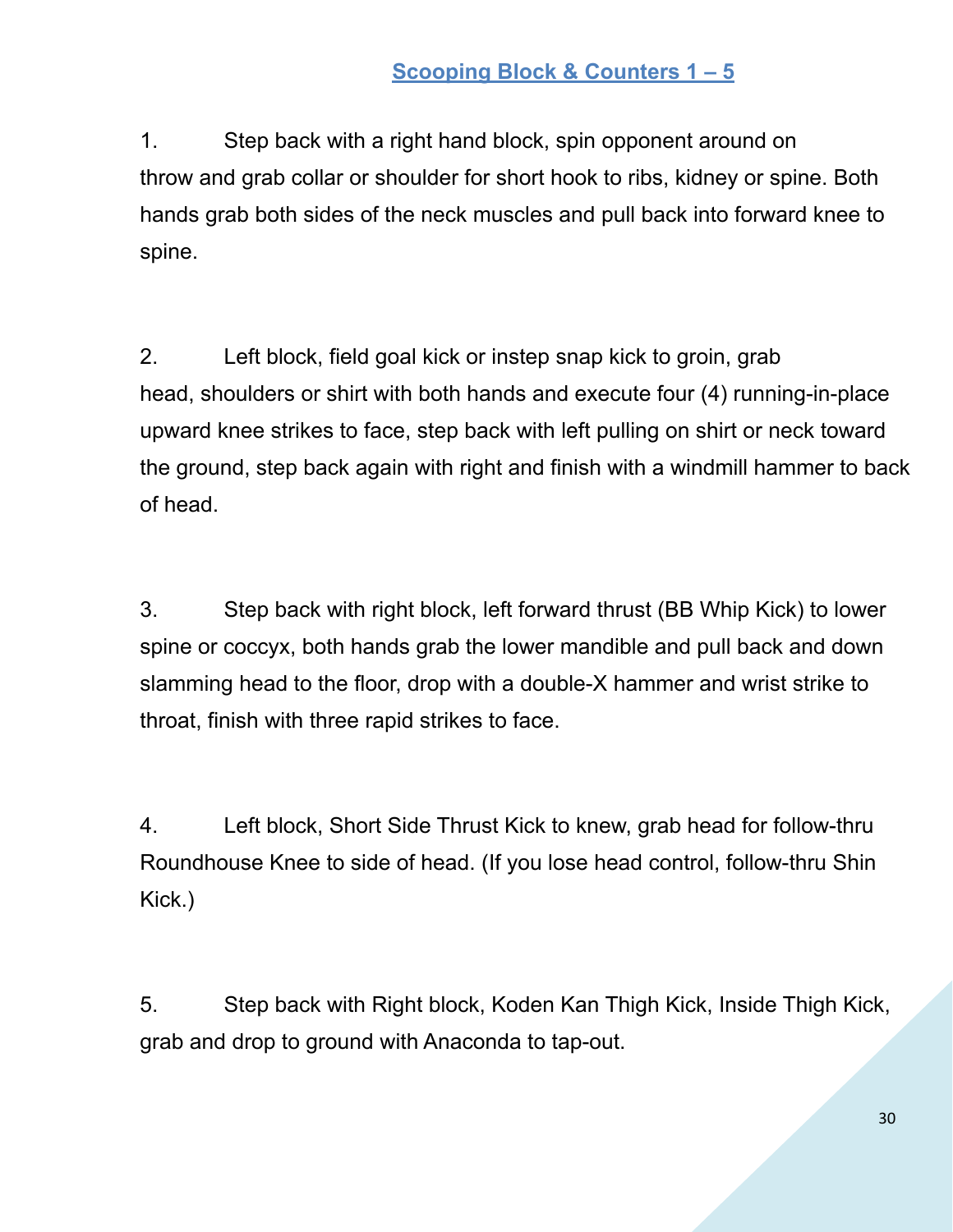- **1.** Forward Hand Tiger Claw to Face, Fore Knuckle to Throat, Forward Knee or Thrust Kick to stomach.
- **2.** Grab Shoulder with Cross Grab, Twist Opponent Around, Step Behind Opponent, Grab Face or Throat, Pull into Knee Lift to Back, Step Back Pulling Opponent Down by the Face or Throat, Switch Hands as You Apply Hammer Blow to Head or Face Before Opponent Hits the Ground on his Back.
- **3.** Instep Snap Kick to Groin, Short Side to Nearest Knee with Same Foot, Grab Neck, Shoulders or Hair with Both Hands, Pull Back and Slam Face into Ground, Stop to Body.
- **4.** Jump Up and Forward as You Grab Hair with Both Hands, While Still in the Air do a Forward Knee to Head or Neck, Land and Execute Heel Stomp to Available Target.
- **5.** Stepping in Spinning Outward Hammer, Thigh Kick to Groin or Thigh, Follow-Through Inward Sweep to Lower Calf or Achilles Tendon, follow thru Finish with Ax Kick.

#### □ **W. Kenpo Techniques 1 - 5**

- **1.** Kimono Grab
- **2.** Sumo Grab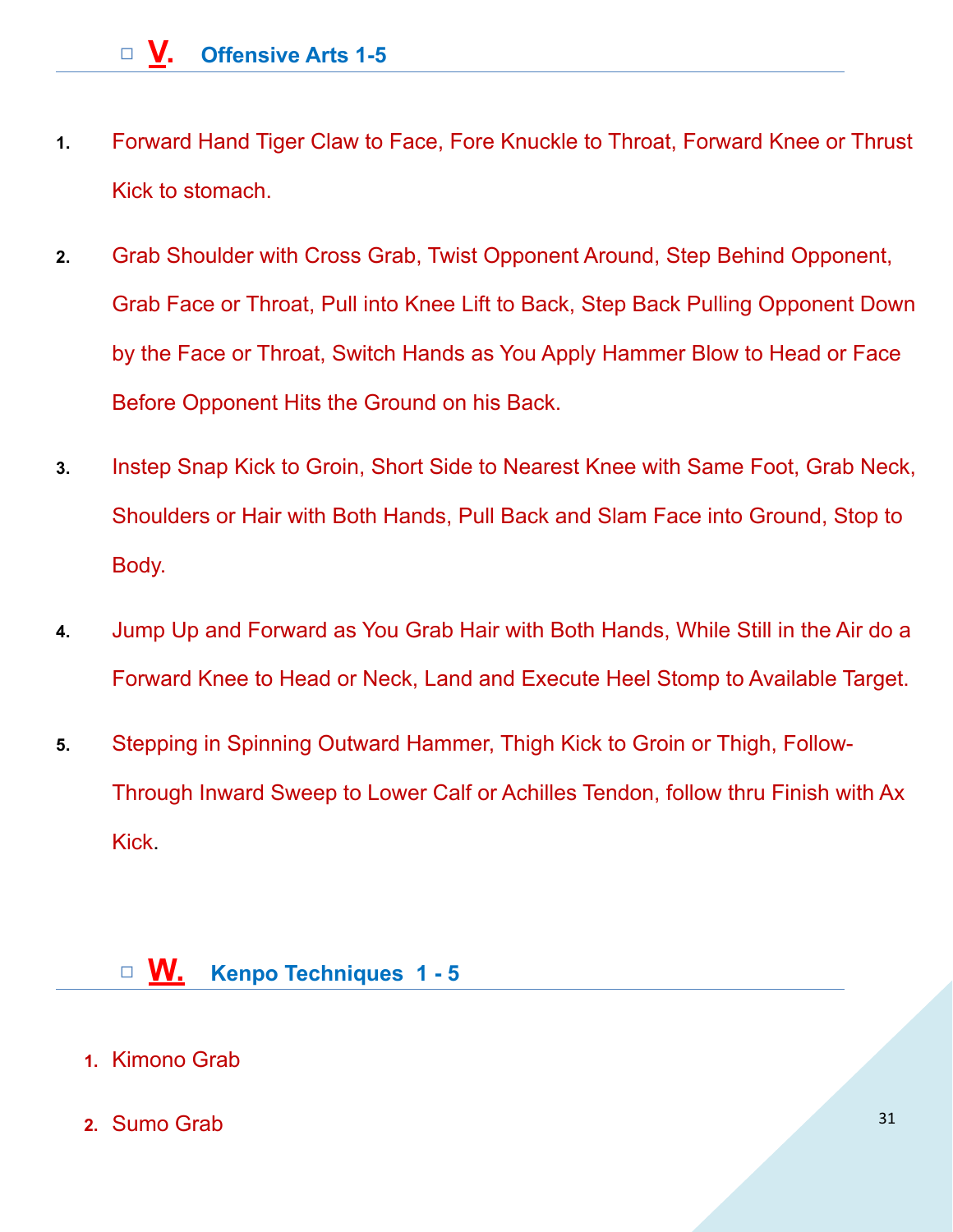- **3.** Eagle Beak/Elbow Break block, groin kick
- **4.** Crossing Talons with Neck Break
- **5.** Over and Under Grab with Elbow Break

# □ **X. Wrist Escapes and reversals 1 - 8**

- 1. Wrist Escapes
- 2. Front (single and Double)
- 3. Side (single and Double)
- 4. Rear (single and double)
- 5. Wrist Reversals and Counters
- 6. Front
- 7. Side
- 8. Rear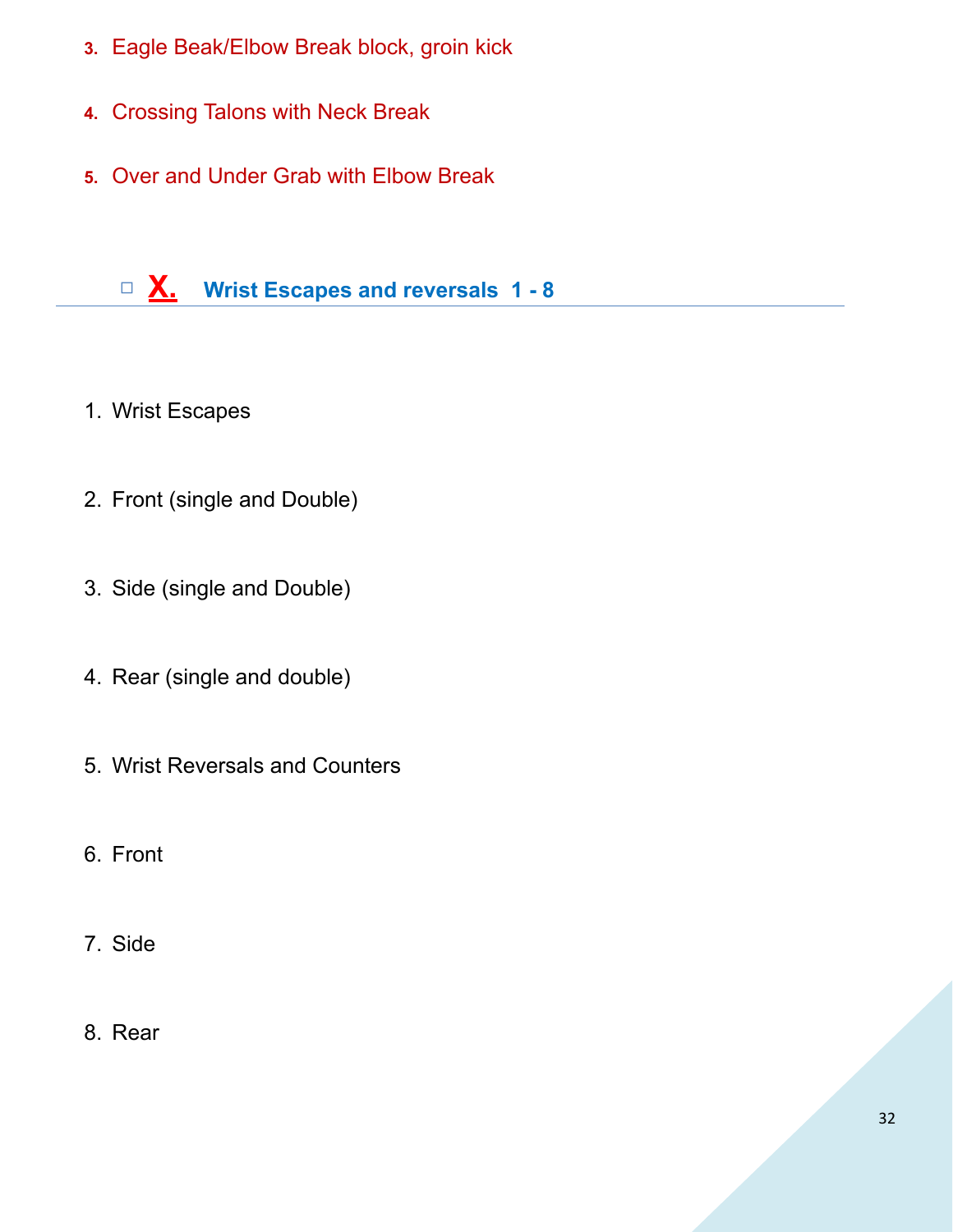□ **Y. H2HC Techniques [Both Sides]**

- **1. Tiger Claw** 
	- **A. Block, Tiger Claw, Forward Knee**
	- **B. Add Thigh Kick**
	- **C. Switch Kick**
- **2. Two Hand Push Counter** 
	- **A. Double Block, Double Palm, Forward Thrust Kick**

**B. Add Hop-Behind Side Thrust** 

- **3. Arch Kick**
- **4. Inward / Outward**
- **5. Rear Arm Choke**
- **6. Cover Block** 
	- **A. Cover Hammer, Tiger Claw, Forward Knee or Thrust Kick**
	- **B. Block, Grab, Elbow, Takedown, Elbow**
- **7. Roundhouse Kick Takedown**
- **8. Triple Knee**
- **9. Figure-4 Arm Lock and Takedown**
- **10. Wrist-to-wrist Come-along** 
	- **A. Standing in neutral position**
	- **B. From Inward Block**
- **11. Head Twist Takedown** 
	- **A. From Front Choke**
	- **B. From Punch from the side (block, step-in spin takedown)**
- **12. Neck Twist Takedown**
- **13. Iron Anvil (Double Palm to Ribs or Chin)** 
	- **A. Double Palms to Ribs**

# **B. Double Palm to Chin**

- **14.** Rising, Inward, HSO, Simultaneous Block-Strike
- 15 Butterfly Block A-B-C (With Anaconda follow-up)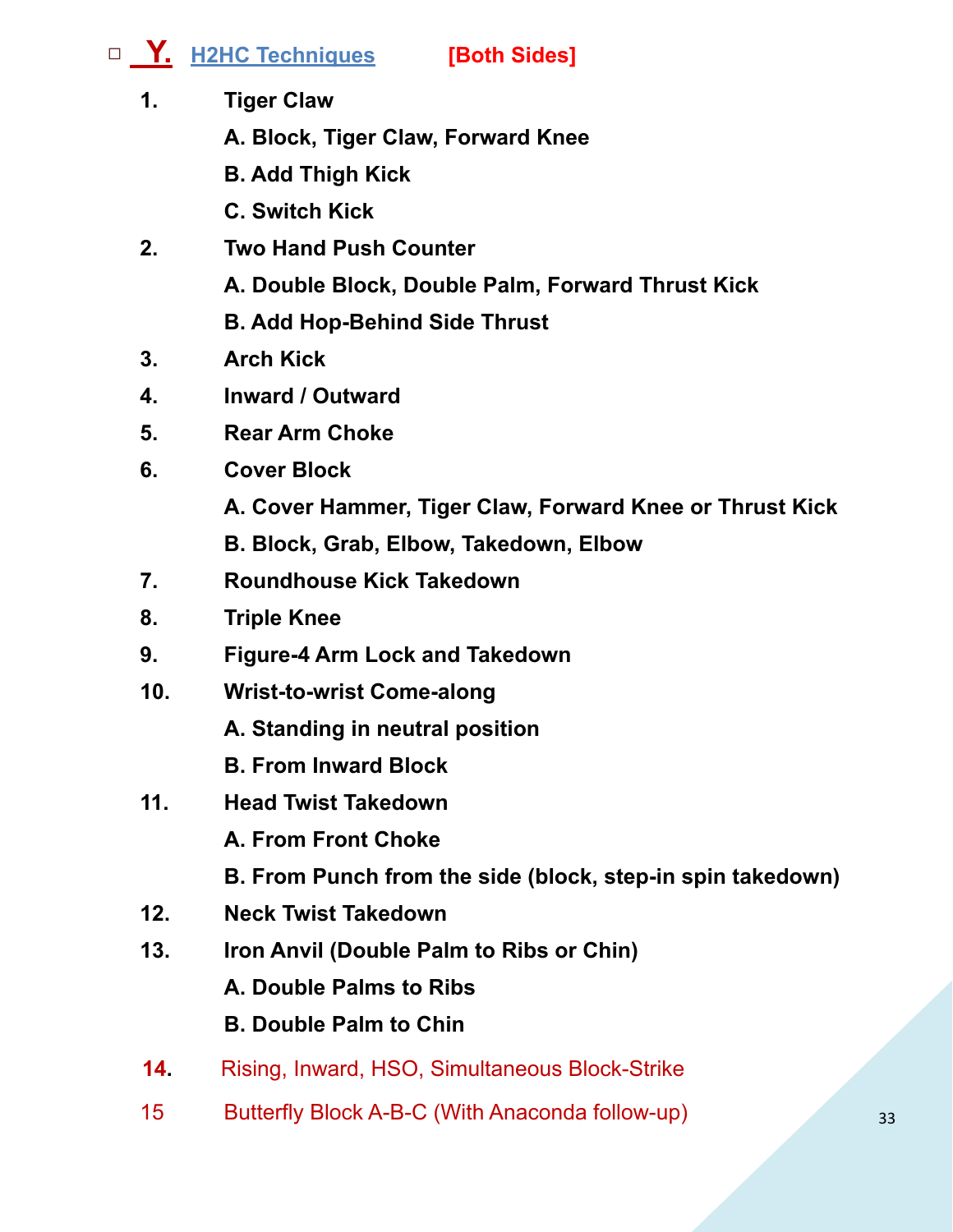# □ **AA.** CLUB DEFENSE 1 - 5 (Always Take Weapon Away)

1. Opponent Strikes with Inward One Hand Baseball Bat Swing: Lunge in quickly with Left Outward Block and a Right Elbow grazing the Shoulder. Turn into Figure 4 Arm Bar with the Right-hand grabbing the weapon. Two Cross Back Elbows to the head, shift Left hip with Left Heel Lift to groin, Right

heel Wrap Kick to spine.

Pry weapon out of hand with right hand and Strike to opponent's knee while stepping away.

2. Opponent Strikes with Inward One Hand Baseball Bat Swing: Right-side Cat-fall Roundhouse Kick, spin with Left Heel Hook to stomach, as Right foot hooks behind the Achilles tendon.

Scissors Take-down then finish with Right Axe Kick to available body target.

- 3. Opponent Attacks with Double-Hand Over-Head Downward Axe-like Strike: Wedge Block separating arms, grab arm with one hand, Neck Throw with other and
- go down with opponent.

Apply Neck Lock with Arm Smother for tap out.

- 4. Opponent Comes in with Two Hand Baseball Strike, Duck and Drop with Left Foot Back, Stand Up, Left Roundhouse to Back and Knee, Left Shoulder Shove, Right Forearm Smash to Side of Neck, Grab around Neck, Right Short side to Back of Knee, Takedown Across Hip and Twist opponent.
- 5. Opponent has right Foot Forward and Executes and Outward Strike to Ribs, Left Palm to Shoulder, Right Palm to Face, Grab Face, Right Knee, Left Forearm or elbow to Face, Opponent falls, Hop Over, Step on Club, Stomp on Hand.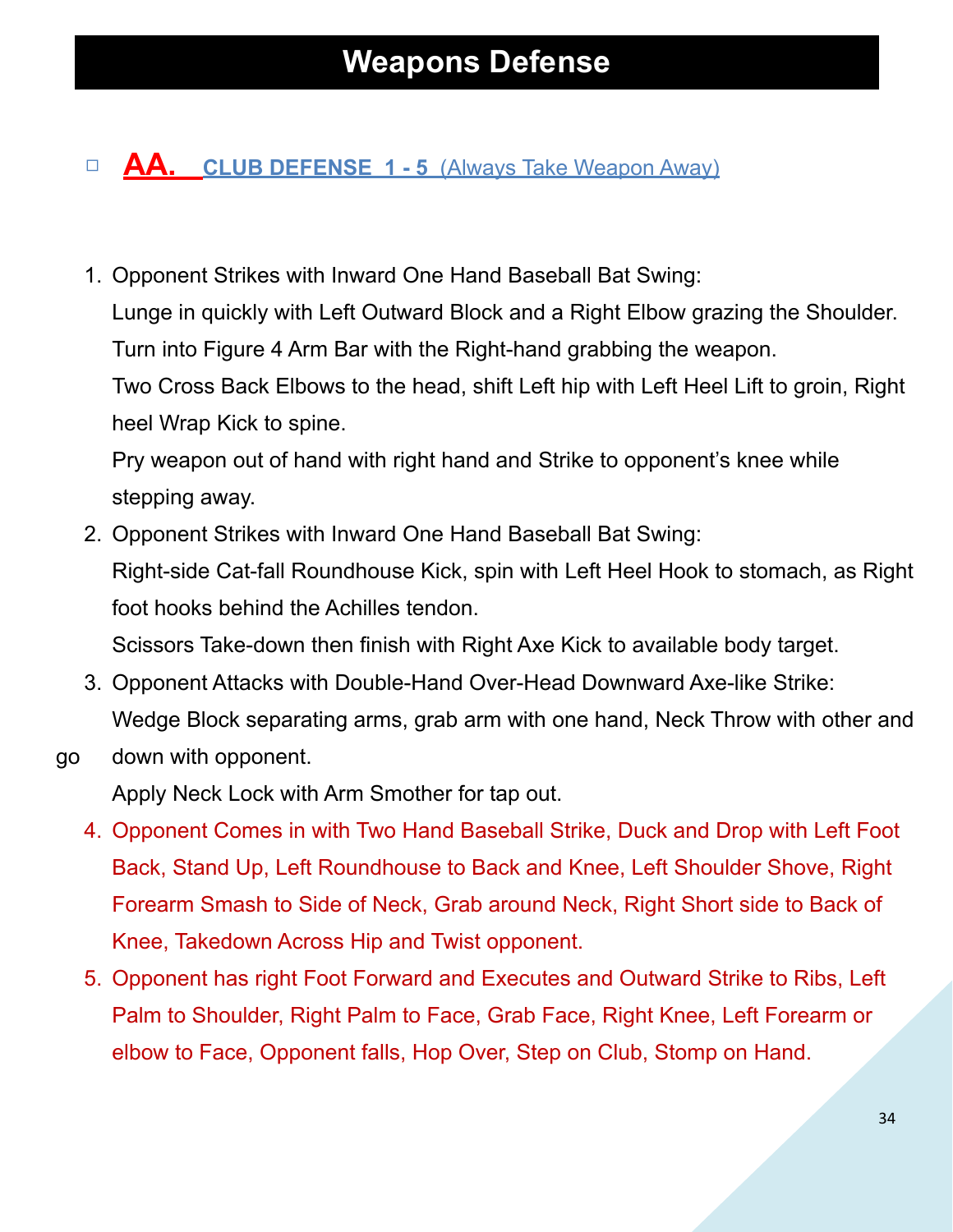- 1. Opponent Attacks with Inward Side Slash:
	- Hands up in defensive posture lunge in to right, execute Left Downward Block/ Chop to wrist with simultaneous Right Forward Chop to shoulder joint.
	- Left-hand grabs wrist and twists, Right Hooking Elbow to head.
	- Right Outward Elbow combined with Right Outward Hammer Strike to side of head.
	- Right Upward Palm Strike to elbow as Left-hand forces down on wrist.
	- Grab shoulder or lapel with Right-hand, turning the body into Left Knee to Groin.
- 2. Opponent Attacks with Inward Side Slash and Reverse Stab:
	- Move Back to Avoid Slash then lunge forward to Left with a simultaneous Right Outward Block to forearm and Left Forward Chop to triceps.
	- Left-hand slides down the arm to the wrist, with both hands grasp the hand with Crossed Thumb Grab, raise hand up with Left Step Back, pull down to floor with Right Step Back.
	- Remove Weapon with Right-hand and cut wrist.
- 3. Opponent Attacks with an Upward Slash and then a Downward Stab:
	- Move Back then forward and Left. Right Open Rising Block and redirect the Knife Hand down and into opponent's thigh.
	- Place Right-hand over Knife Handle and execute Forward Knee Strike driving Knife into bone.
	- Grab hand with Step-Through Spinning Arm Throw, follow with Heel Stomp to Knife in Thigh.
- 4. Opponent Attacks with a Straight Stab to Stomach:
	- Move to Right, Downward Block with Left to Wrist and Cross Right Hand over Top.
	- Grab Hand and Raise it Up in Inside Wrist Lock as you Step Back with Left.
	- Pull Down with Right Step Back, Place Left Knee on Shoulder and Right Hammer Fist Under Hand, Left Downward Palm Heel Strike to Elbow.
	- Alternate ending; Grab Wrist with Both Hands and Pull up and Back.
- 5. Opponent reaches Around From Behind with Knife to Throat:
	- Grab Blade with Left Hand (palm facing in), Right Hand Grabs Knife Hand in Small Circle Position, Step Back with Right and Twist,
	- Drop Weight for Takedown, Disarm and Stab Opponent with Protruding Tip.
- 6. Butterfly Block #1 and #2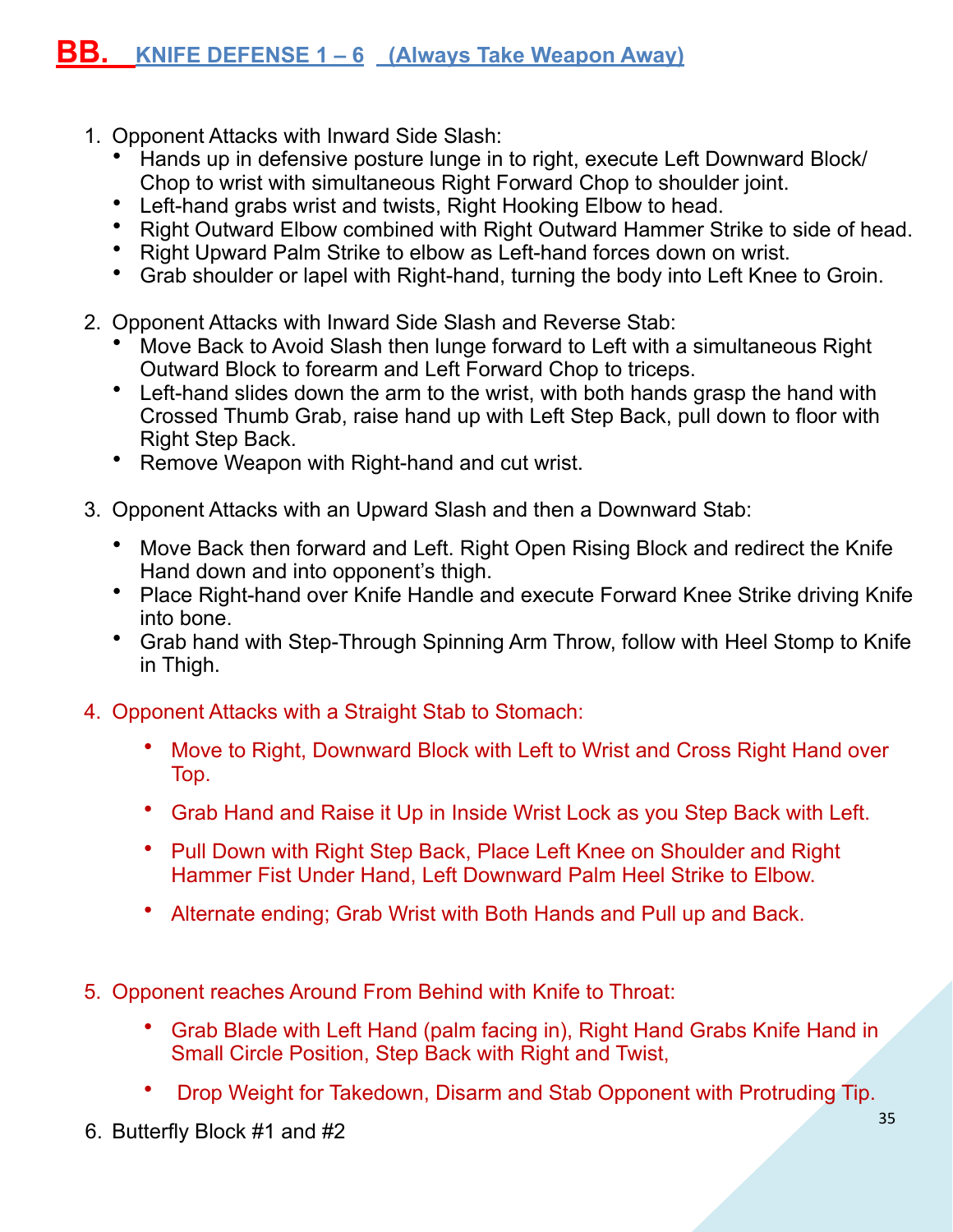# □ **CC. PISTOL DISARM**

- **1**. Pistol aimed at chest in close proximity:
	- Step in slightly grabbing the barrel and twist to side causing opponent's wrist to bend.
	- Strike the inside of wrist with lower thumb bone and pull the hand toward your

chest and punch the pistol toward opponent's chest.

- Cross away with weapon low and tight, bring pistol up into firing position pointing
- 2. Pistol aimed at head with two hand hold at close proximity:
- As quickly as you can, bring both hands up in a butterfly block and grasp the

weapon tightly with both hands.

• Shoot both feet out into Set Stance and rotate the weapon up then forward

driving the weapon down toward the floor.

- Cross away and take up a firing position.
- 3. Disarming techniques for pistol touching the small of your back.
- 4. Disarming techniques for pistol touching the lower neck from behind.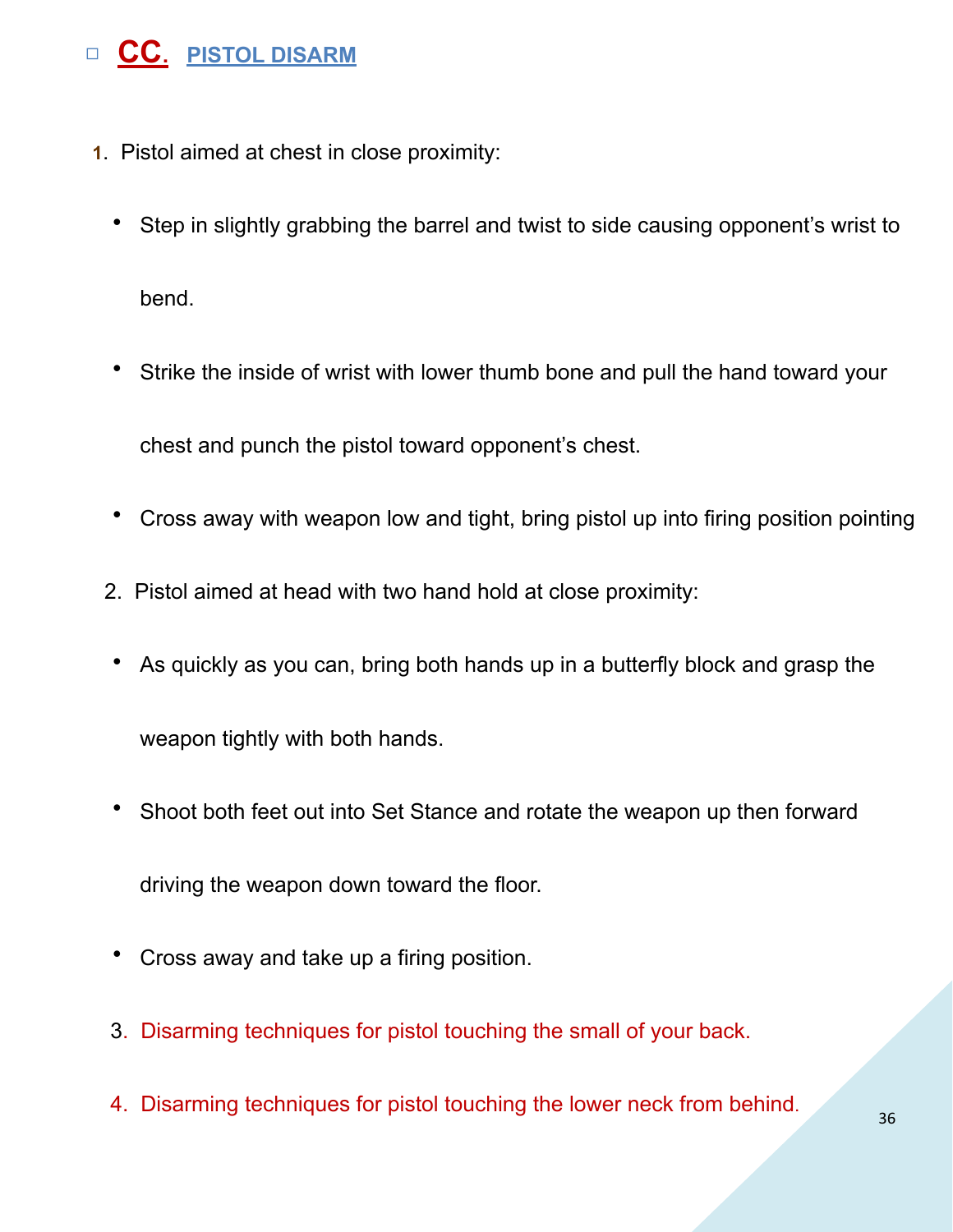- 1. Groin
	- a.
		- b.
- 2. Hair
	- a.
	- b.
- 3. Throat
	- a.
	- b.
- 4. Solar Plexus
	- a.
	- b.
- 5. Arm Pit
	- a.
	- b.
- 6. Ribs
	- a.
	- b.
- 7. Inside of Thigh
	- a.
	- b.
- 8. Face
	- a.
	- b.
- 9. Base of Neck
	- a.
	- b.
- 10. Back of Knee
	- a.
	- b.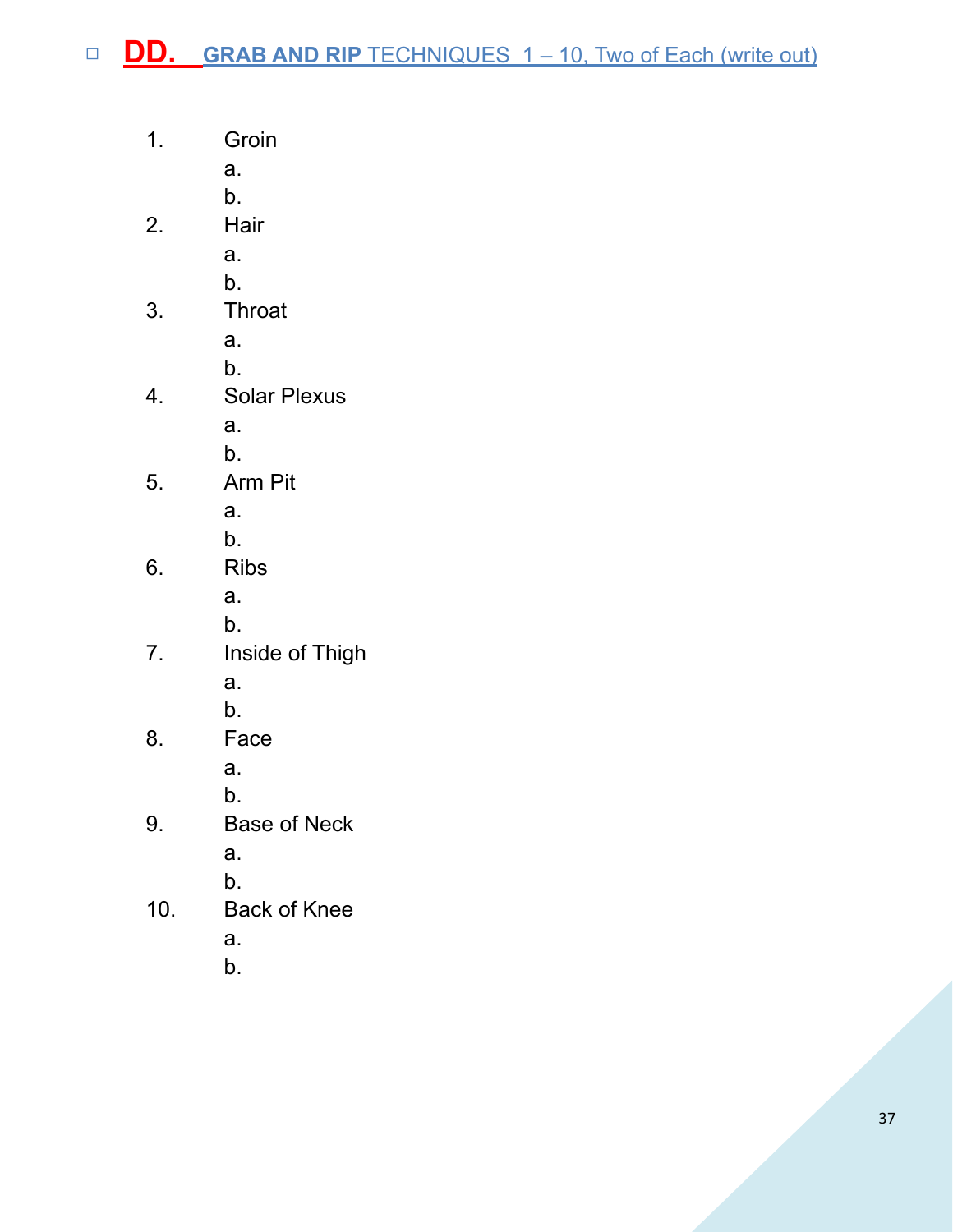# EE. **SITUATION DEFENSIVE TACTICS 1-5, two of each (write out)**

1. Wall

a.

b.

2. Sitting on Floor

a.

b.

3. Sitting in Chair

a.

- b.
- 4. Inside of Car
	- a.
	- b.
- 5. Counter/Bar/Table (Choose one)

a.

b.

# □ **FF. BULL RING TACTICS**

- 1. Four Opponents (choreographed by individual) (write out)
- 2. Eight Opponents (by the numbers)
- 3. Eight Opponents (choreographed by individual) (write out)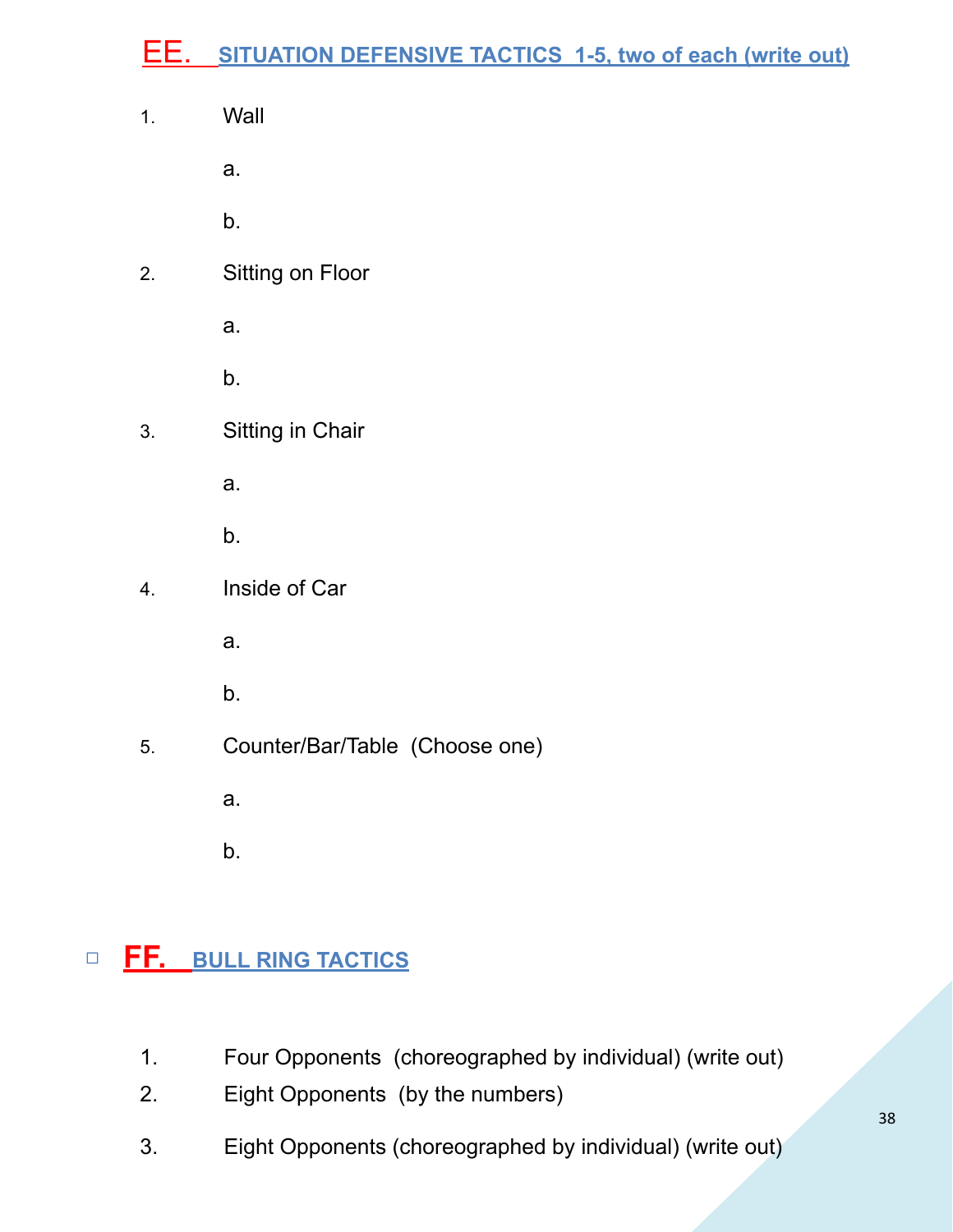# □ **GG. SPARRING**

- 1. Single Opponent (5 separate matches, 2 min each)
- 2. Multiple Opponents (5 opponents, Ni-Kyu and above)

# □ **HH. BREAKING**

- 1. Boards (8 positions, advanced level of difficulty, 4 hands, 4 feet)
- 2. Bricks (stationary, three different strikes, two hands simultaneously)
- 3. Flaming Bricks (minimum of five)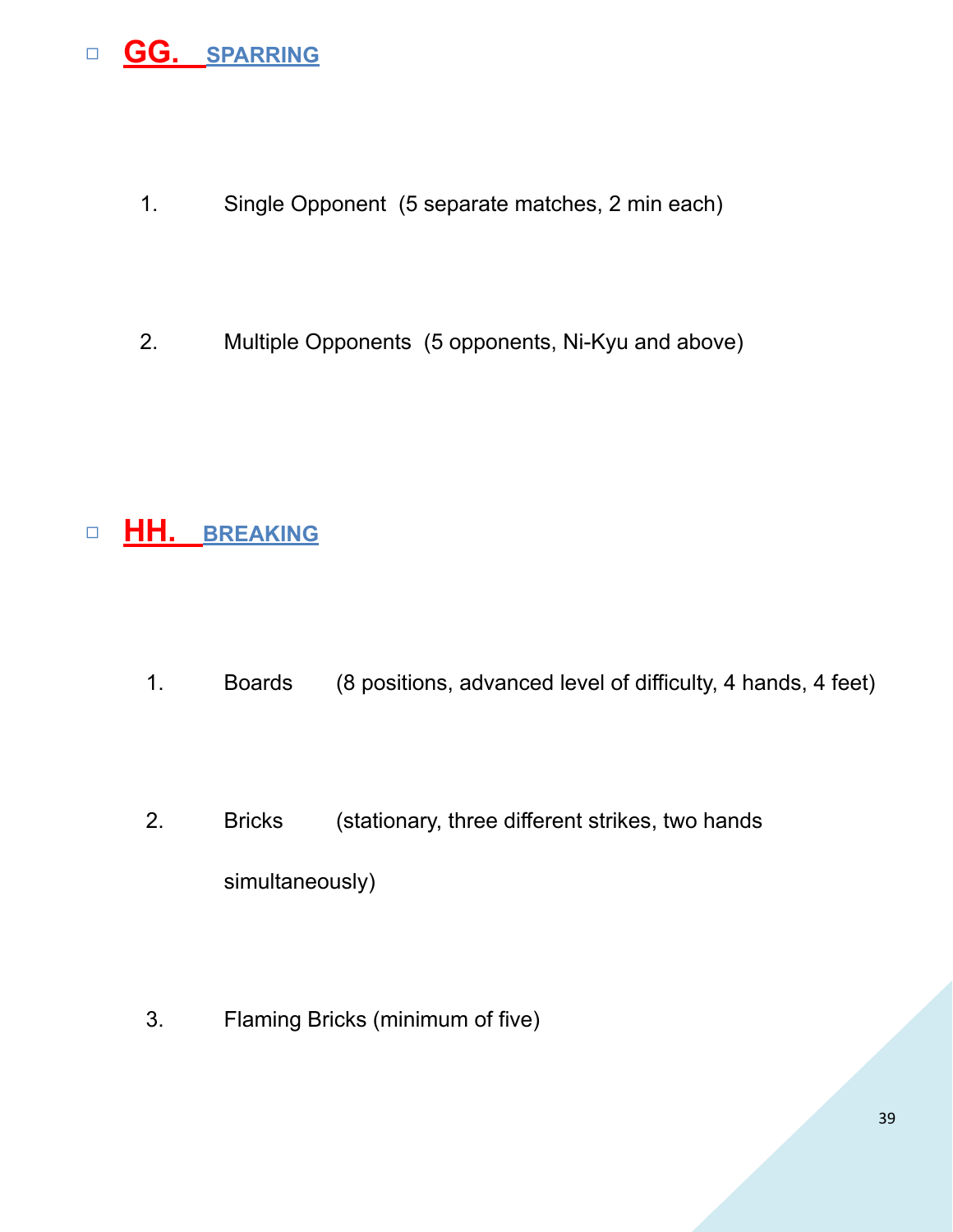# (Informational Reference Only)

# Group One Group Two

|    | 1. The Wedge            | 1. Small Circle Inside Grab |
|----|-------------------------|-----------------------------|
|    | 2. Two Finger Push Away | 2. Long Arm Bar             |
|    | 3. Hair Grab Defense #1 | 3. Outward Reap, One leg    |
| 4. | Rear Windmill           | 4.   Front Windmill         |
|    | 5. Head Lock Defense #1 | 5. Side Grab Defense        |
|    |                         |                             |

| 1. Small Circle Inside Grab |
|-----------------------------|
| 2. Long Arm Bar             |
| 3. Outward Reap, One leg    |
| 4. Front Windmill           |
| 5 Side Grab Defense         |

# **Group Three Group Four**

| 1. Headlock Defense #2<br>1. Figure $-$ 4 Choke Hold                        |
|-----------------------------------------------------------------------------|
|                                                                             |
| Side Grab Defense #2 (Eagle's Beak)<br>2.   Figure $-$ 4 Choke Hold Counter |
| 3. Hip Throw<br>3. Shoulder Throw                                           |
| 4. Outward Reap Both Legs (from front)<br>4. Backward Roll Kick Throw       |
| 5. Wrist Escapes $1 - 3$<br>5. Handshake Counters 1 & 2                     |

|    | 1. Headlock Defense #2              |
|----|-------------------------------------|
| 2. | Side Grab Defense #2 (Eagle's Beak) |
|    | 3. Shoulder Throw                   |
|    | 4. Backward Roll Kick Throw         |
|    | 5. Handshake Counters 1 & 2         |

|    | 1. Wall Defense #1 and #2                            |             | 1. Outward Reap 1 Leg                              |
|----|------------------------------------------------------|-------------|----------------------------------------------------|
|    | 2. "Friend or Foe" (below ear behind jaw)            |             | 2. Outward Reap 2 Legs                             |
|    | 3. Base of Neck Pinch Take Down                      | 3.          | <b>Hip Throw</b>                                   |
|    | 4. Head Twist Take Down (front, side, back)          | $4_{\cdot}$ | <b>Shoulder Throw</b>                              |
| 5. | Head Slam (groin kick, grab head, slam to<br>ground) | 5.          | <b>Backward Roll Kick Throw (1)</b><br>and 2 legs) |
|    |                                                      |             |                                                    |

# **Group Five Group Six Counters**

| 1. | Outward Reap 1 Leg                                |
|----|---------------------------------------------------|
| 2. | <b>Outward Reap 2 Legs</b>                        |
| 3. | <b>Hip Throw</b>                                  |
| 4. | <b>Shoulder Throw</b>                             |
| 5. | <b>Backward Roll Kick Throw (1</b><br>and 2 legs) |
|    |                                                   |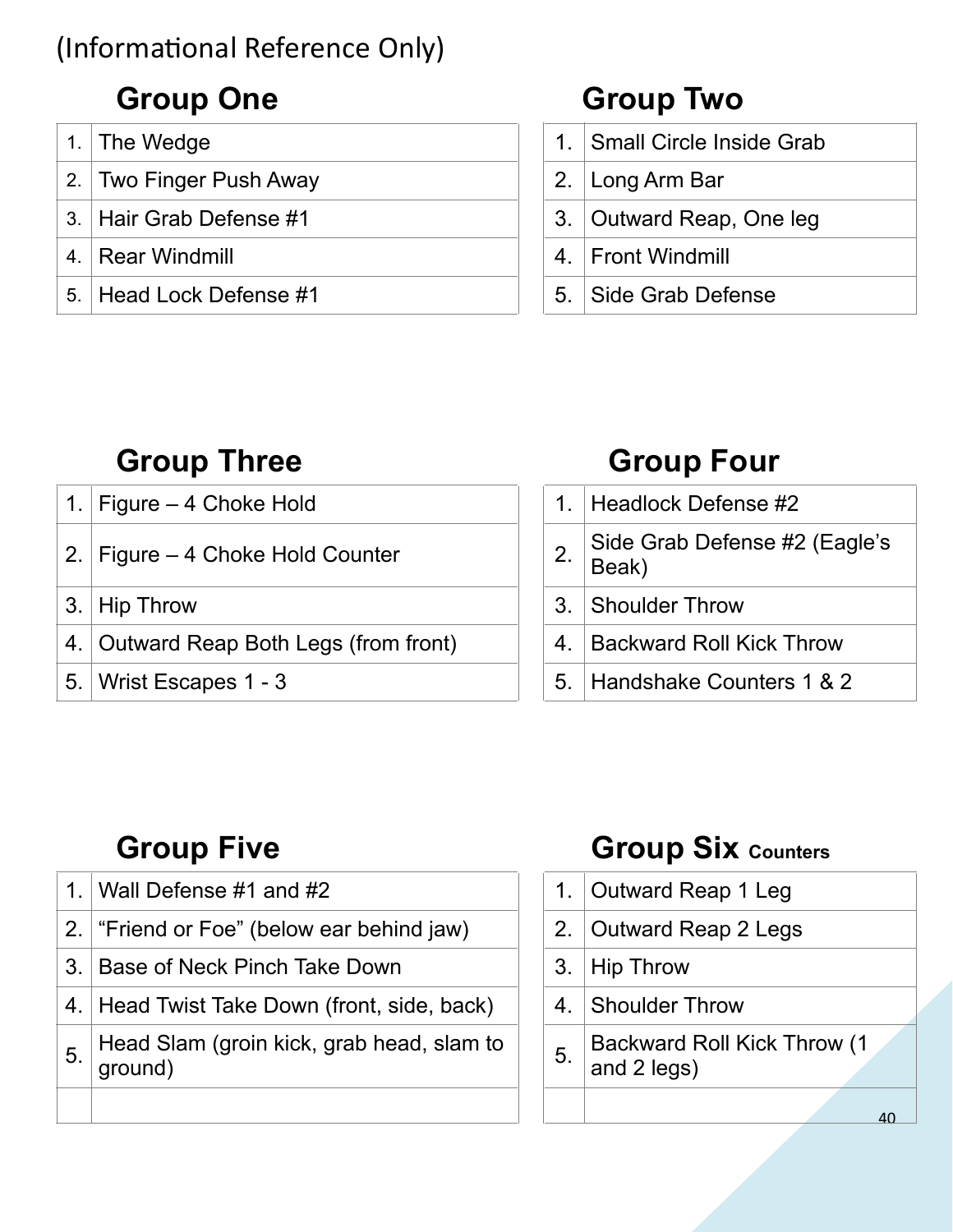#### □ **Grab and Rip Techniques 1 – 7 (Two Each)** [Write out for Test]

- 1. Groin (A) Simultaneous rising block and scooping groin grab, jamming technique to groin.
- 2. Groin (B) Rising block then palm heel to chin, grab groin with left hand, horizontal thrust punch to small intestine.
- 3. Hair (A) Double outward, hook hands then iron anvil to ribs, grab hair, upward knee to face.
- 4. Hair (B) Attacker aggressively approaches from right Long side thrust to solar plexus, turn then grab both sides of head and hair, upward knee to face
- 5. Throat (A) Inward block (from outside), ridge hand to filtrum then grab throat, palm heel (from shoulder) to side of head.
- 6. Throat (B) arm pull into reversal, then grab throat and palm heel (from shoulder) to head.
- 7. Solar Plexus (B) Left side inward block, roundhouse punch to solar plexus, grab side of solar plexus with right hand rake, short hook to ribs.
- 8. Solar Plexus (A) Left side inward block, pivot and poke below solar plexus and grab solar plexus, downward forearm smash to neck/shoulder.
- 9. Arm Pit (B) Step in RH inward block, same hand hammer to nose, grab armpit/peck, vertical forward thrust punch to anterior deltoid.
- 10. Arm Pit (A) Step in RH inward block, chop to bridge of nose, grab armpit/peck with left hand, palm heel to peck.
- 11. Ribs (A) Step to left, right hand outward block, left hand forward thrust punch to ribs, right hand poke and grab ribs, forward thrust punch to ribs.
- 12. Ribs (B) Step to left outward block, left hand poke and grab ribs, jamming tech to ribs.
- 13. Inside of Thigh (A) Double outward block than iron anvil to chin, grab hamstring, forward thrust punch to hip
- 14. Inside of Thigh (B) Left hand tiger claw outward block and pull down then palm heel to chin with same hand, strike then grab hamstring, palm heel to upper quad.
- 15. Face (A) Step forward fighting stance, simultaneous high scooping outward and vertical punch to sinus cavity. Grab face with left hand then vertical thrust punch to side of head.
- 16. Face (B) Back leg arch kick to knee, grab face then palm heel to head.
- 17. Base of Neck (A) Step back scooping block, turn bad guy around, quickly do double chop base of neck with both hands then grab, knee to back - rip
- 18. Base of Neck (B) Attacker walks forward in imposing manner spinning spinning outward hammer to chin, grab base of neck then palm heel to back.
- 19. Back of Knee (A) Slide back cat stance with front hand high scooping outward then back knuckle to bridge of nose, grab back of knee with other hand then palm heel to quad.
- 20.  $\qquad$  Back of Knee (B) FH rising block, tiger claw to face, grab back of knee with back hand $^{41}$ palm heel to bottom of quad.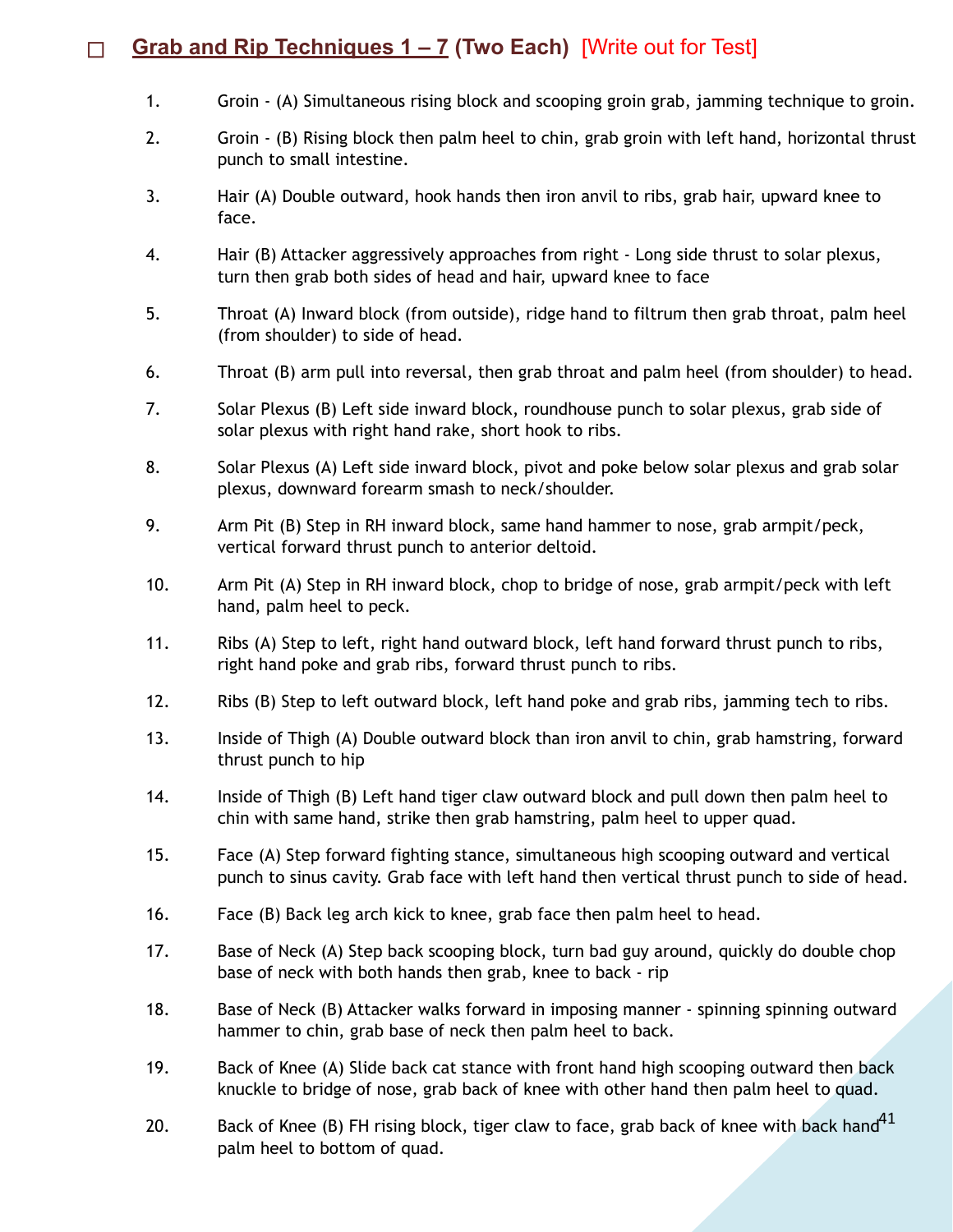#### EE. **SITUATION DEFENSIVE TACTICS 1-5, two of each (write out)**

- 1. A. Wall Person punches Right arm rising block grab and spin person into wall. Then spinning elbow to back of head B. Over under grab then throw BG into wall, chop to brain stem while head is on wall.
- 2. A. Sitting on floor with knees up. Standing BG grabs me with left hand. Grab his hand with my left hand, roll back then hook right leg around body, pull down to floor - reverse arm bar B. Sitting on floor with knees up, attacker aggressively approaches - roll back then

upward thrust kick then jumping downward thrust to head.

3. A. Sitting in Chair - person throws two haymakers (right then left), kick to groin then stand up and grab their right arm with my right arm then spin them into arm bar, sweep leg and smash face on chair.

> B. Person is running at me in chair. Stand up and low rush to grab both legs low and throw them over head and onto chair back.

4. Inside of Car - A. person points gun at head from outside driver's door - grab and strike up with left hand pushing attacker's arm into window frame, then grab gun and twist.

> B. Person jumps in car with knife and moves knife toward me. Inward grab and smash wrist on steering wheel multiple times until knife falls. Side Back knuckle and chop to head.

5. A. Counter/Bar/Table (Choose one) BG on other side of table grabs my shirt with his right hand. Right hand rising block and arm bar face to table. Hammer to head B. BG on same side of table on my right. He grabs my shoulder with his left hand. Grab his hand with my left, step to left, arm bar with right arm. Sweep his left leg and smash head to table.

#### □ **Breaking Techniques**

- **1. Cross back elbow**
- **2. follow through hammer**
- **3. sliding outward ax**
- **4. downward windmill palm**
- **5. short to body**
- **6. then long side thrust**
- **7. Outward and down chop**
- **8. hop in forward thrust**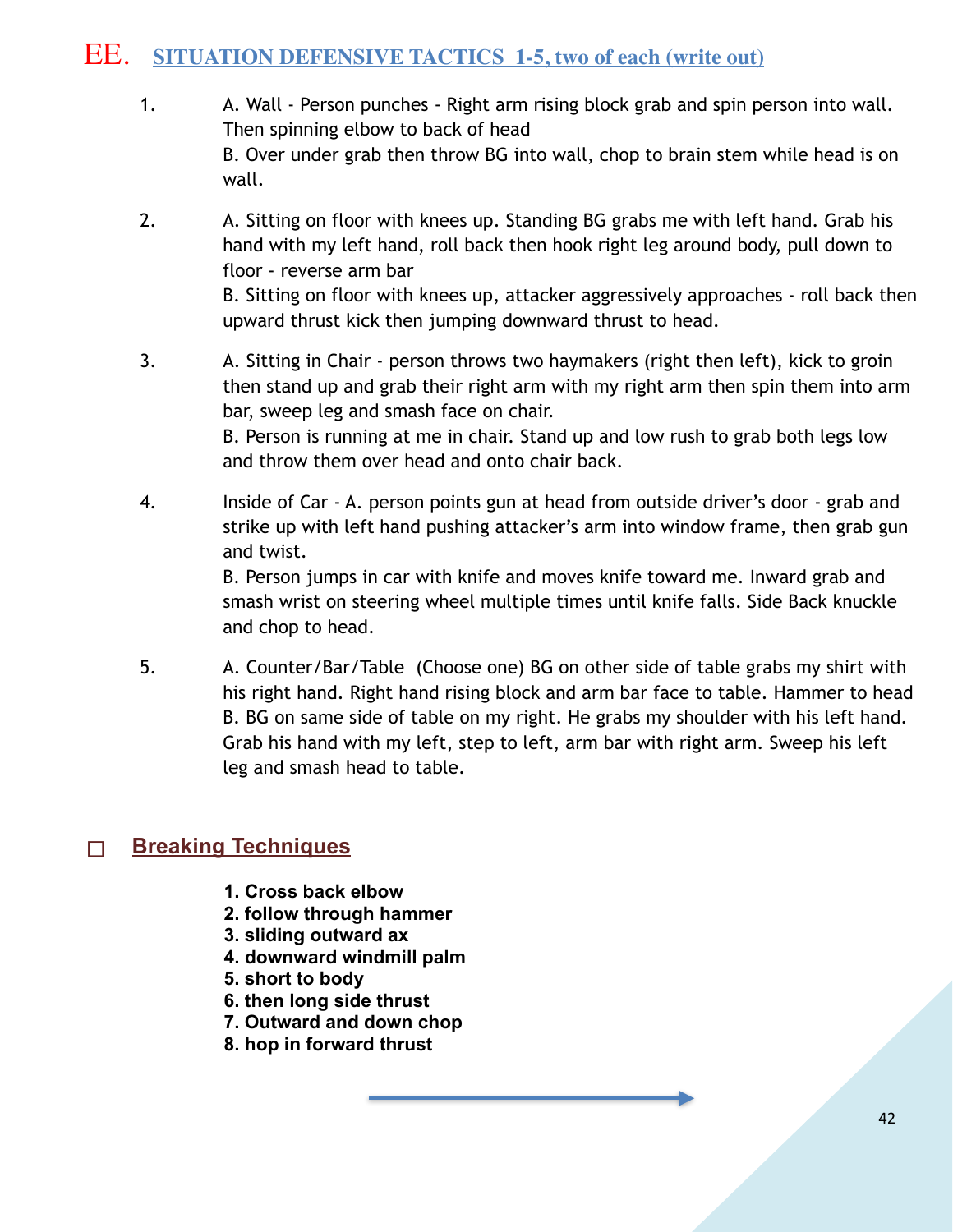#### □ **Group Six**

- **1. Step right leg back in forward stance. Cross punch to jaw. Place left hand on throat, throw down, forward heel stomp.**
- **2. Grab back with left hand then shoot right arm up and under arm, then flip**
- **3. Shoot right knee in, grab throat with left hand, pull over left knee right hand downward elbow to sternum.**
- **4. Shoot left knee in, short hook to kidney, grab throat from behind, throw down and stomp to head.**
- **5. Left hand palm sweep, dropping elbow to throat.**

#### □ **Personal Four Corner**

- **1. Set stance punch with support**
- **2. Horse stance hold ends of tonfa and strike down**
- **3. Jump back to fighting stance OOS**
- **4. Look, step forward into fighting stance**
- **5. Inward strike, cross strike then vertical forward thrust to solar plexus**
- **6. Back leg forward thrust to solar plexus, step forward**
- **7. Back hand whip strike to neck area**
- **8. Pivot ridge hand to temple with tonfa handle**
- **9. Pivot forward thrust punch to intestine OOS**

#### □ **Basic Tonfa**

1A. Right leg Ipon Ashi-Dachi, double head smash then downward x-block Zenkutso-Dachi. Double outward whip strike then double poke to solar plexus.

Left leg Ipon Ashi-Dachi, double head smash then downward x-block Zenkutso-Dachi. Double outward whip strike then double poke to solar plexus.

OOS - FH rising block, BH thrust to solar plexus, back hand whip then front hand whip to head, hook head with FH tonfa then downward elbow strike to spine.

1B. Turn Kumite-Dachi FH low downward double extended block then double strike to color bone. Lunge in double extended poke to small intestine - OOS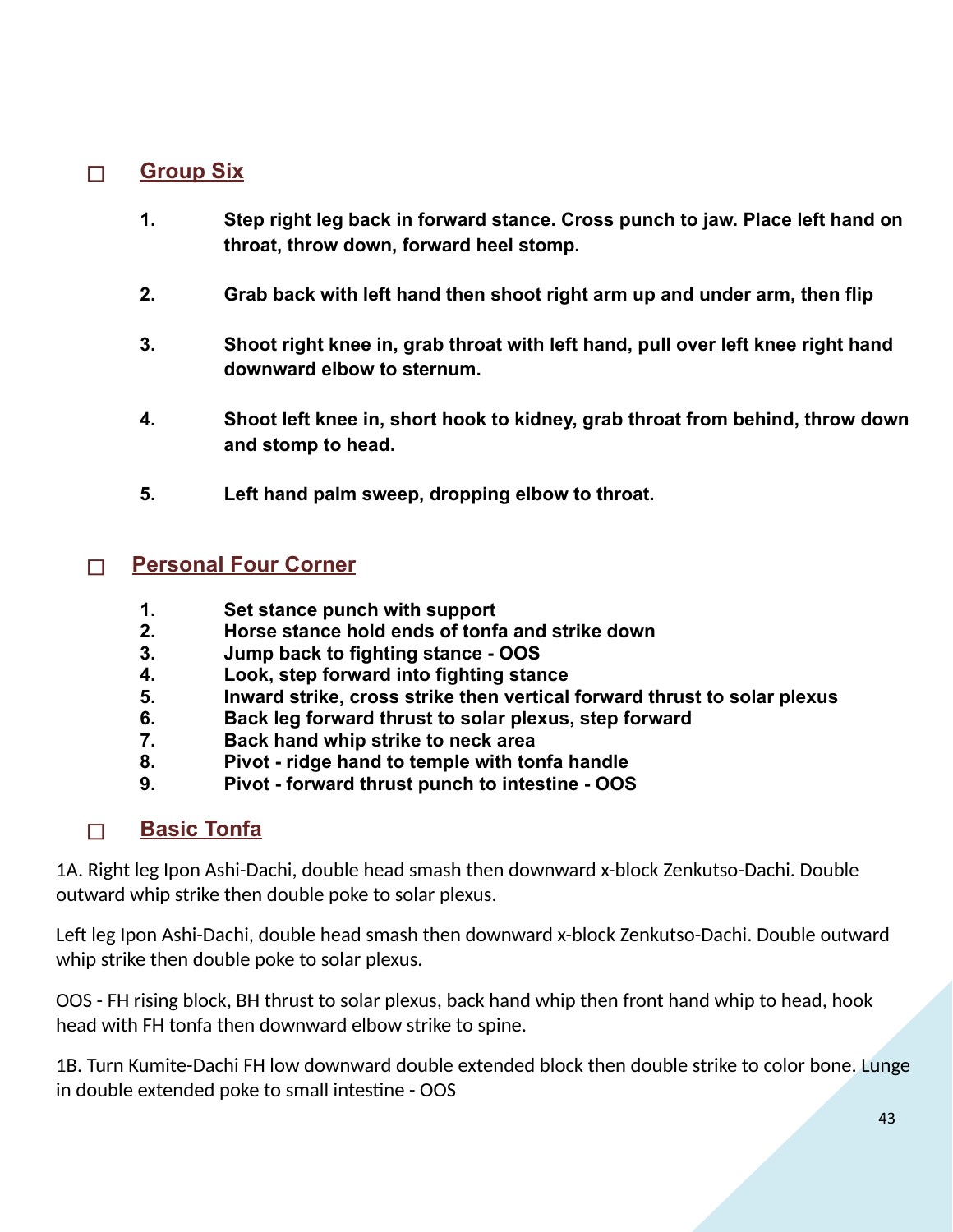2A. Renoji-Dachi simultaneous rising block and poke to solar plexus, move to lunge stance double handle smash to head.

2B. Renoji-Dachi hammer grip double rising block, throw away then double smash to head, hook back of legs then field goal kick to groin and step back - OOS

3A. Neko Ashi-Dachi, FH outward block then BH reverse punch to throat, BH modified chicken kick to chin. - OOS

3B. Neko Ashi-Dachi, escrima grip, FH 45 down strike then RH 45 down strike, spin back cat upward reverse strike then spin and two downward strike to head - OOS

4A. Kiba-Dachi, inward block then short side then outward poke - OOS

4B. Kiba-Dachi, hammer grip inward block, throw away then hook head with FH tonfa, hook head with BH tonfa then pull into forward knee - OOS

#### □ **Heian Tonfa**

Set stance upward x then downward double thrust punch. Koden Kan symbol.

Turn to left in Neko Ashi-Dachi, double upstrike.

Double down, double up, double in, double out then double thrust punches in Zenkutzo-Dachi.

Turn to right in Neko Ashi-Dachi, double upstrike.

Double down, double up, double in, double out then double thrust punches in Zenkutzo-Dachi.

Turn to front left hand rising block, right hand downward block

Slide back Ipon Ashi-Dachi head smash simultaneous low block and punch to left then simultaneous block and strike to right, right-left-right punches then 45 in-45 out block, downward-upward, in-out, punch.

Ipon Ashi-Dachi head smash simultaneous high block and punch to right then simultaneous block and strike to left, double down, double up, double out then thrust punch - oos.

Turn 180 back hammer grip - lh outward block, rh inward strike, rh hook head then rib kick with right leg.

rh outward block, Ih inward strike, Ih hook head then rib kick with left leg.

Double rising block, double smash to head, hook around legs then pull into field goal kick to groin, hook hands and throw out then double smash to head - oos

Look back, switch to standard grip then back heel thrust.

Look forward, left rising block, right forward thrust punch then forward trust kick followed by spinning outward crescent.

Look and turn 180 then double kneeling extended strike to groin - oos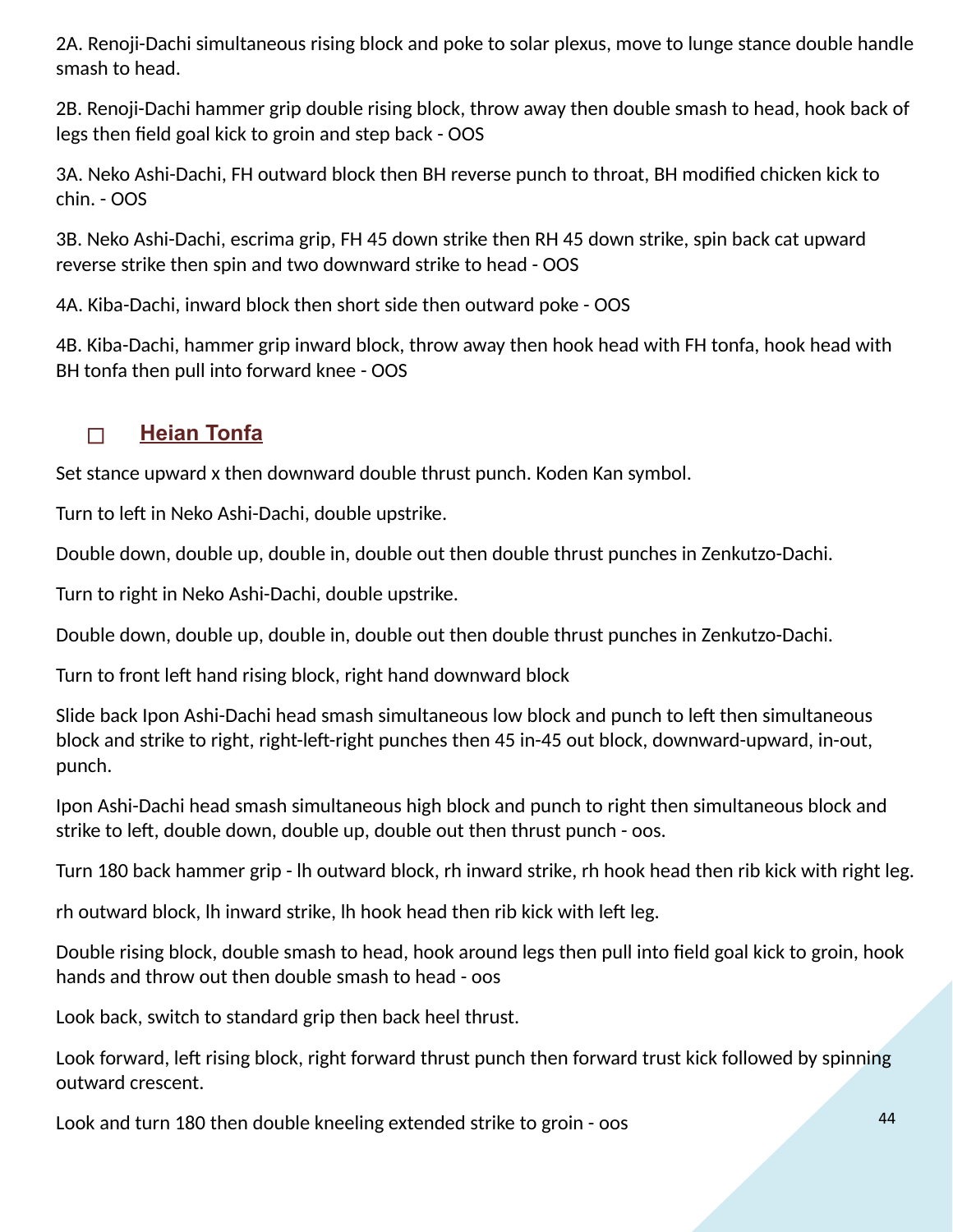Look forward forward, slide back, feet to attention then set.

#### **Four Opponent Bull Ring**

**Two attackers, from front with forward thrust kick, from back with punch to head Simultaneous downward block and high scooping outward, forward thrust to front attacker - attacker from behind chokes, left side rear windmill then grab face and throw to ground then stomp.** 

**Person charges from right - long side thrust then grab both sides of head then upward knee to head.** 

**Person charges from behind - turn then hip throw from aggressive attack with arm break. Spinning heel hook to bent over person #1** 

#### **Eight Opponent Bull Ring**

**Forward thrust, side thrust, back heel thrust on three attackers. Go back and spinning heel hook to #1, garb ears and upward knee to #2, rib kick to head of #3.** 

**#4 step in punch - Outward block pull in rib kick, short side.** 

**#5 from two hand push - Double outward block then two leg reap, ax kick** 

**#6 from step in punch - Hip throw, stomp** 

**#7 from step in punch - Should throw, leaping stomp** 

**#8 from step in punch - Arm pull into reversal, jump spinning hammer then field goal kick to head.**